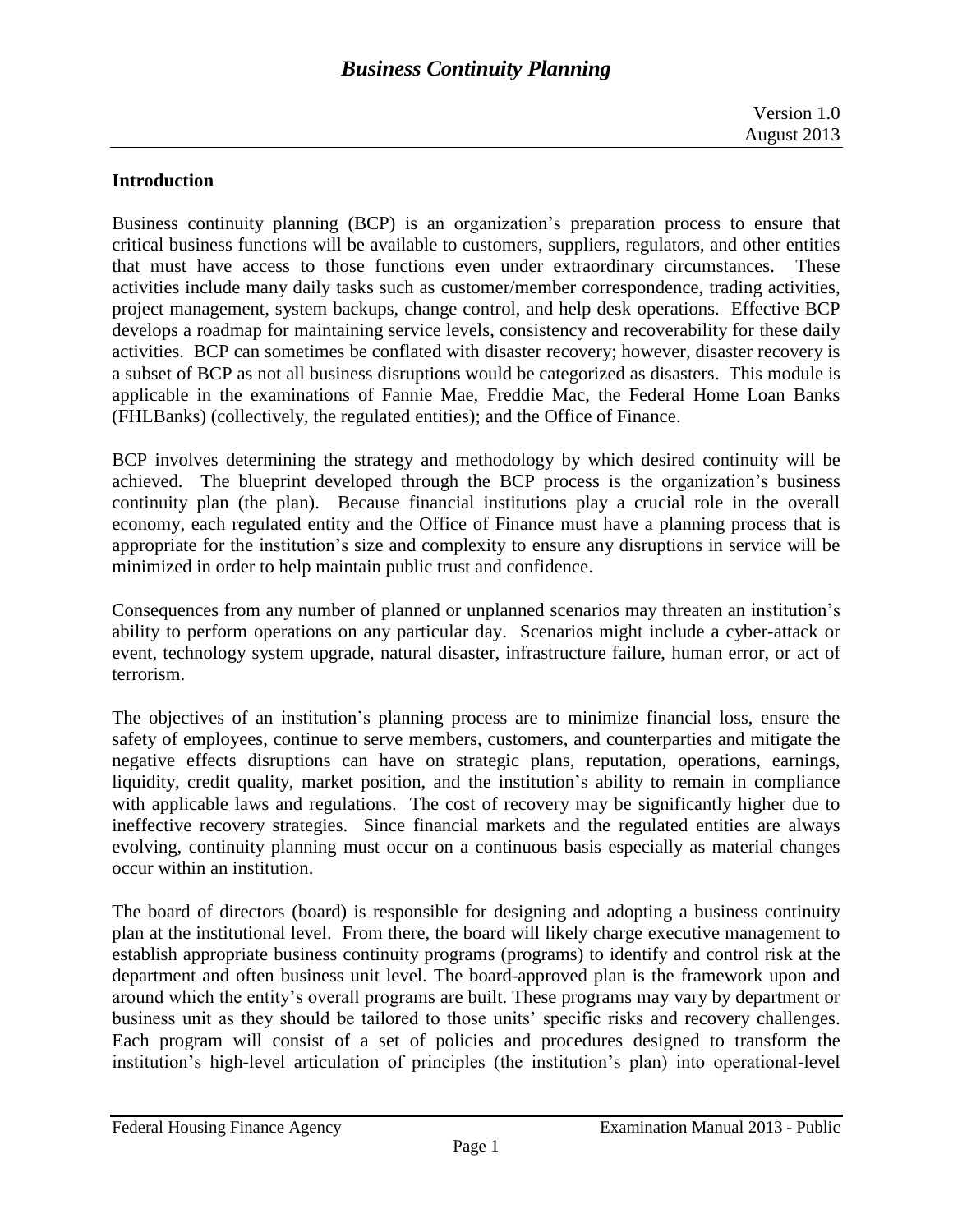# *Business Continuity Planning*

## Version 1.0 August 2013

practices and protocols. These policies and procedures facilitate the operation of critical business functions on a day-to-day basis as well as recovery in a timely and orderly fashion from any unexpected disruption. The programs and their resulting policies and procedures must set clear responsibilities, establish reporting, and have acceptable business continuity goals for the organization and relevant business units. Policies should also address the business and infrastructure needs of the organization. Changes in business processes and in personnel make it challenging to maintain a current plan. An outdated plan coinciding with an unplanned disruption will likely result in additional time to recover and may result in errors, costly mistakes, and damaged reputation. The board must require management to maintain a plan and programs that are current and effective.

While the board may delegate the implementation of various aspects of the plan, programs, policies and procedures, the board cannot delegate its responsibility to ensure that the institution and its various sub-units maintain adequate policies, procedures, and practices. As part of discharging its responsibilities under FHFA's Prudential Management and Operations Standards (PMOS)(12 CFR Part 1236), FHFA anticipates the board will review the business continuity plan and programs periodically, for example, when material changes to the business impact a program, or as part of its annual review of major strategies and policies.

An effective plan is a risk mitigant. It affirms that the board and management have evaluated risk scenarios and identified appropriate risk mitigation strategies. An inadequate plan on the other hand, exposes the regulated entity to unacceptable levels of operational risk. In the event of a disruption, an inability to fulfill obligations and provide continuous services may result in legal liability and tarnish the institution's reputation. Therefore, the board must actively support the execution of organization's plan.

Examiners need to evaluate the board's level of commitment to the plan and resulting programs. The board minutes should reflect an appropriate level of BCP-related discussions. Examiners should be mindful that the complexities of BCP might go unappreciated when income producing activities or the prevention of significant revenue losses from other activities is competing for the board's attention. Nonetheless, the board has the responsibility to ensure that the organization has effective programs and cannot ignore this operational risk.

The plan and programs must address how the institution will resume operations after a disruption, how financial and decision-making data will become available and verified to be complete and accurate, and how the functionality of an organization's infrastructure will be restored. The plan must clearly define the path for recovery when responding to a widespread disruption or a loss of critical computer system and service functions.

Boards will often establish an operations committee that is responsible for business continuity. The board then establishes a reporting requirement for when, or under what circumstances, it receives updates. In all cases, however, management should inform the board of any event that causes an unexplained disruption to services. The board, or board committee, must also annually review and approve the plan.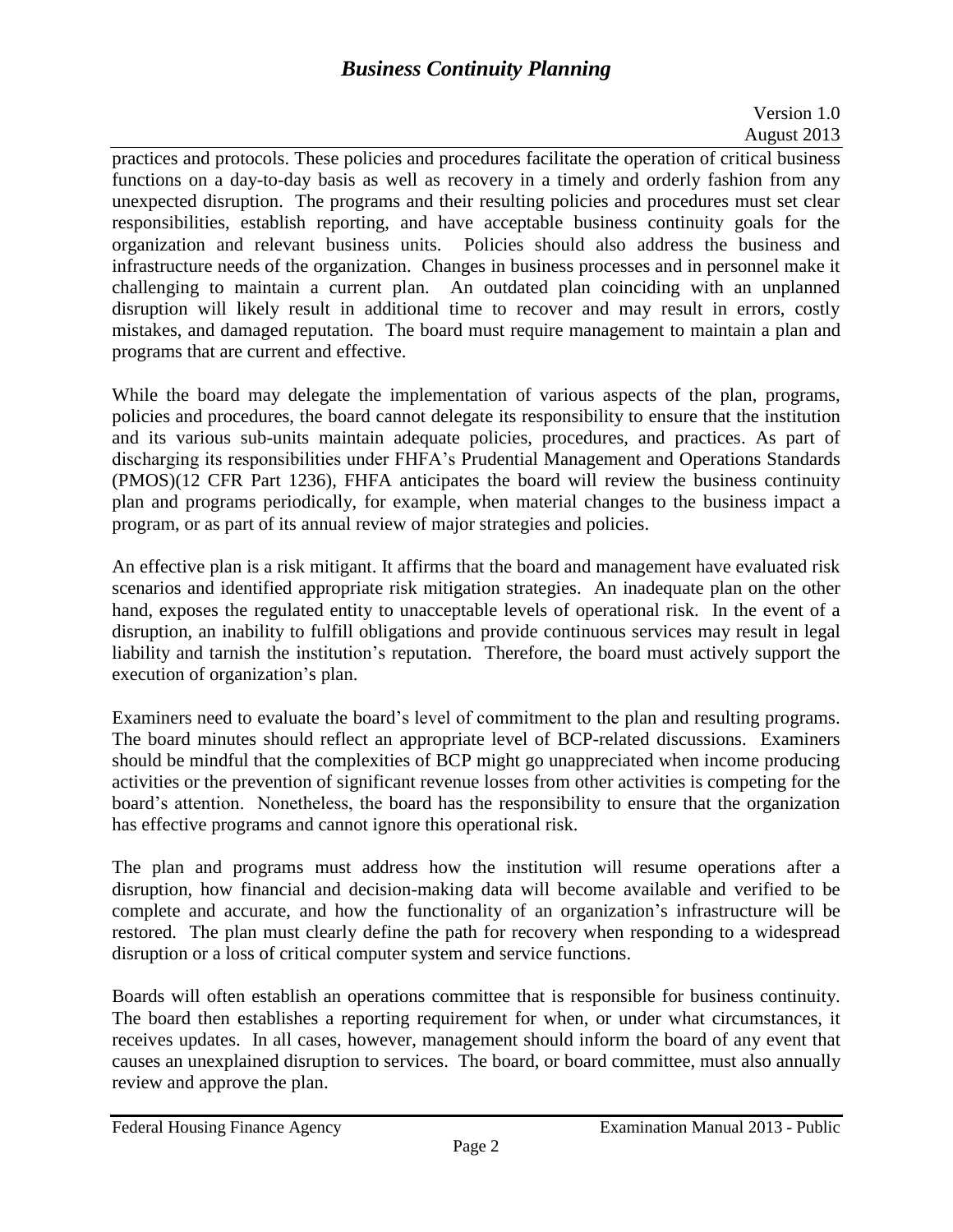Effective programs must receive an appropriate level of attention from the board and executive management. In certain circumstances, board attention down to the policies and procedures level may be appropriate. Management must assign the day-to-day business continuity responsibilities to business-line management, and be ready to execute business recovery efforts, if necessary. Further, management must have a holistic view of the plan and programs. Some entities choose to assign an administrator to their plan to be able to provide this view. A business continuity recovery team will often assist the program administrator in the execution of the plan and programs across the institution. The plan administrator presents the plan to the board to ensure at least an annual conversation about the state of the plan and programs.

The primary responsibilities of the board's designee for the execution of the plan, often a plan administrator, may include:

- 1) Develop and maintain a formal plan that is responsive to the institution's current business needs and operating environment;
- 2) Ensure that a business continuity recovery team includes representatives from all business units;
- 3) Provide ongoing business continuity training to all employees, including executive management and the board;
- 4) Evaluate documentation and provide a process to test each business unit's adherence to entity standards;
- 5) Ensure that thorough, current business impact analysis and risk assessments are maintained;
- 6) Review and approve periodic testing strategies, including analyzing the results of tests and providing recommendations, where appropriate;
- 7) Ensure a centralized executive view of the business continuity plan and programs;
- 8) Report the organization's general business continuity readiness and results of the periodic tests to the board and executive management; and,
- 9) Coordinate business continuity activities.

The recovery team is responsible for determining the extent of a disabling event and working with senior management to formulate recovery efforts. Once the institution has developed the plan and programs, the recovery team coordinators communicate instructions to appropriate staff and may provide training to better ensure an effective recovery, when necessary. Individual recovery team coordinators provide information on the status of documentation, establishment of test scenarios, and overall readiness to the plan's administrator. The recovery team coordinators assist business unit managers in the day-to-day continuity efforts.

# *Business Continuity Program*

One of the first things management does to develop a satisfactory plan and programs is to perform a business impact analysis (BIA). This analysis predicts the consequences of disruptions of business functions and processes and gathers information needed to develop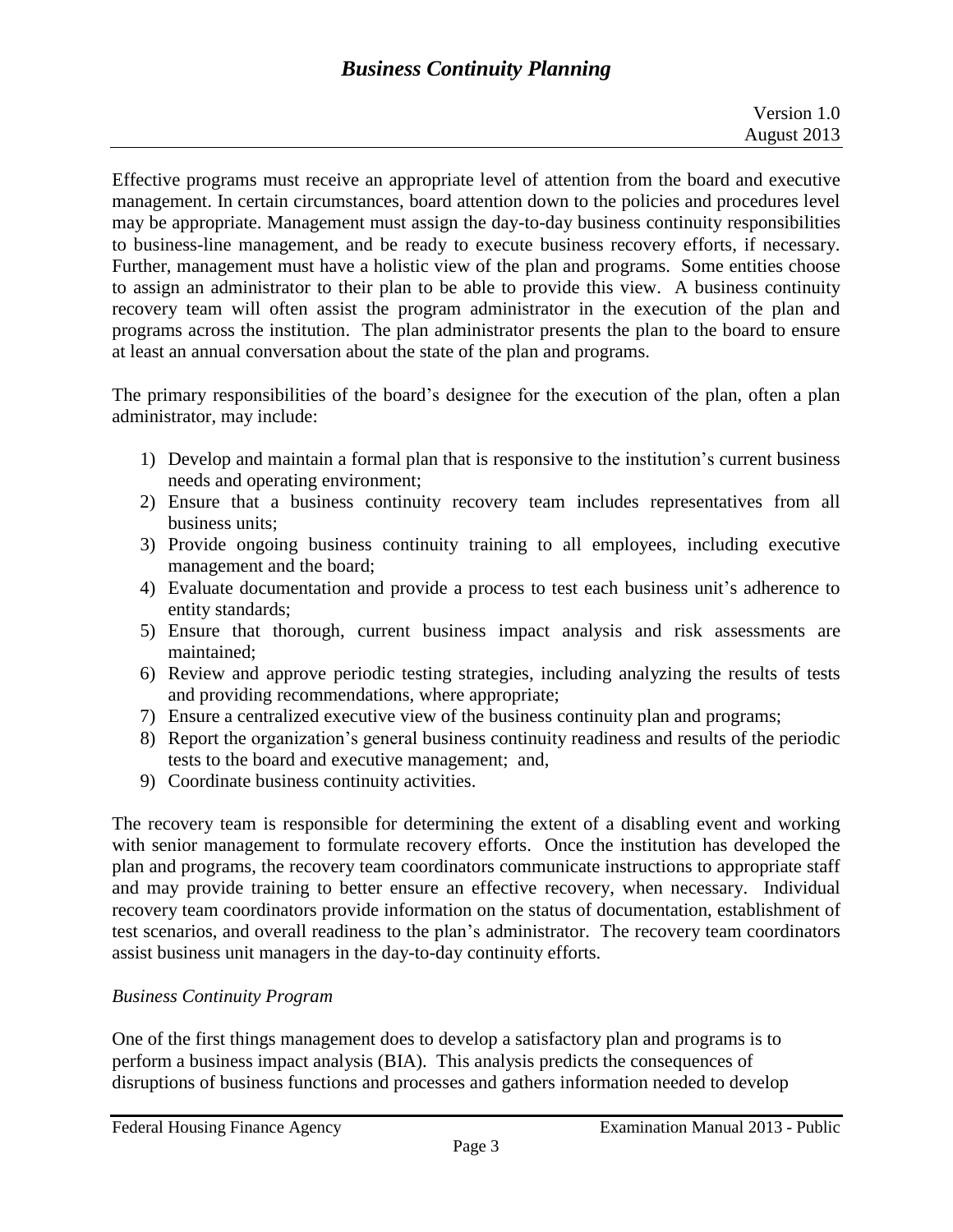recovery strategies. Potential loss scenarios should be identified during an ensuing risk [assessment.](http://www.ready.gov/risk-assessment) Operations may also be interrupted by vendor failures or delays. There are many possible scenarios which should be considered. (See FEMA's Business Continuity Plan resource material on http://www[.Ready.gov](http://www.ready.gov/business-impact-analysis) for additional information.) The purpose of a BIA is to gather quantifiable data to make informed decisions concerning the allocation of limited resources during a disruption. All business functions and departments must participate and be included in the BIA process to ensure a comprehensive result. Examiners should evaluate how the BIA supports the plan by reviewing management assumptions, reviewing the supporting documentation, and interviewing management.

The scope of BIA analysis is broad and addresses the effect on the organization should any critical system not be available. While BIA analysis is not solely about technology, it is a tool by which management can estimate the cost of being without computer systems for different periods of time. The effect may be minor if it is only a few minutes, but even an otherwise small disruption, at the wrong time, can be devastating.

All BIAs are dependent on the quality of data and the ability of management to properly analyze recovery scenarios. They require that the regulated entity have a process to determine essential business requirements. Management must have a good way to prioritize recovery actions and individual business managers must understand and implement well-supported recovery point objectives (RPOs) and recovery time objectives (RTOs). The BIA also requires a good understanding of threats that may subject the organization or specific business units to disruptions.

# *Recovery Point and Time Objectives*

RPOs reflect the maximum tolerable loss that is acceptable in a disruption situation. Loss may be measured in terms of time or data. RPOs identify the specific business processes that must be recovered after a disruption and to what degree they must be recovered, accepting that a certain amount of data may be unrecoverable, via automated systems, from the last backup to the point of the event. Business unit managers must determine their acceptable RPOs for each of their critical processes. Programs must address RPOs and have adequate policies and procedures in place to update systems once they become operational.

To provide acceptable RPOs, institutions must first consider infrastructure and business cost independently and then consider the quantifiable potential business costs resulting from a failure to make infrastructure upgrades. Some processes may be so critical that they demand virtually no downtime. In the case of the regulated entities and the Office of Finance, business processes and their automated systems that support liquidity in the marketplace might be such an example. Therefore, management should identify a backup system that can capture and retrieve data, to maintain real time accessibility for liquidity systems, even in the event of an incident.

RTOs represent the maximum acceptable amount of time for restoring a network or application or regaining access to data after a disruption. They may also be viewed as the maximum length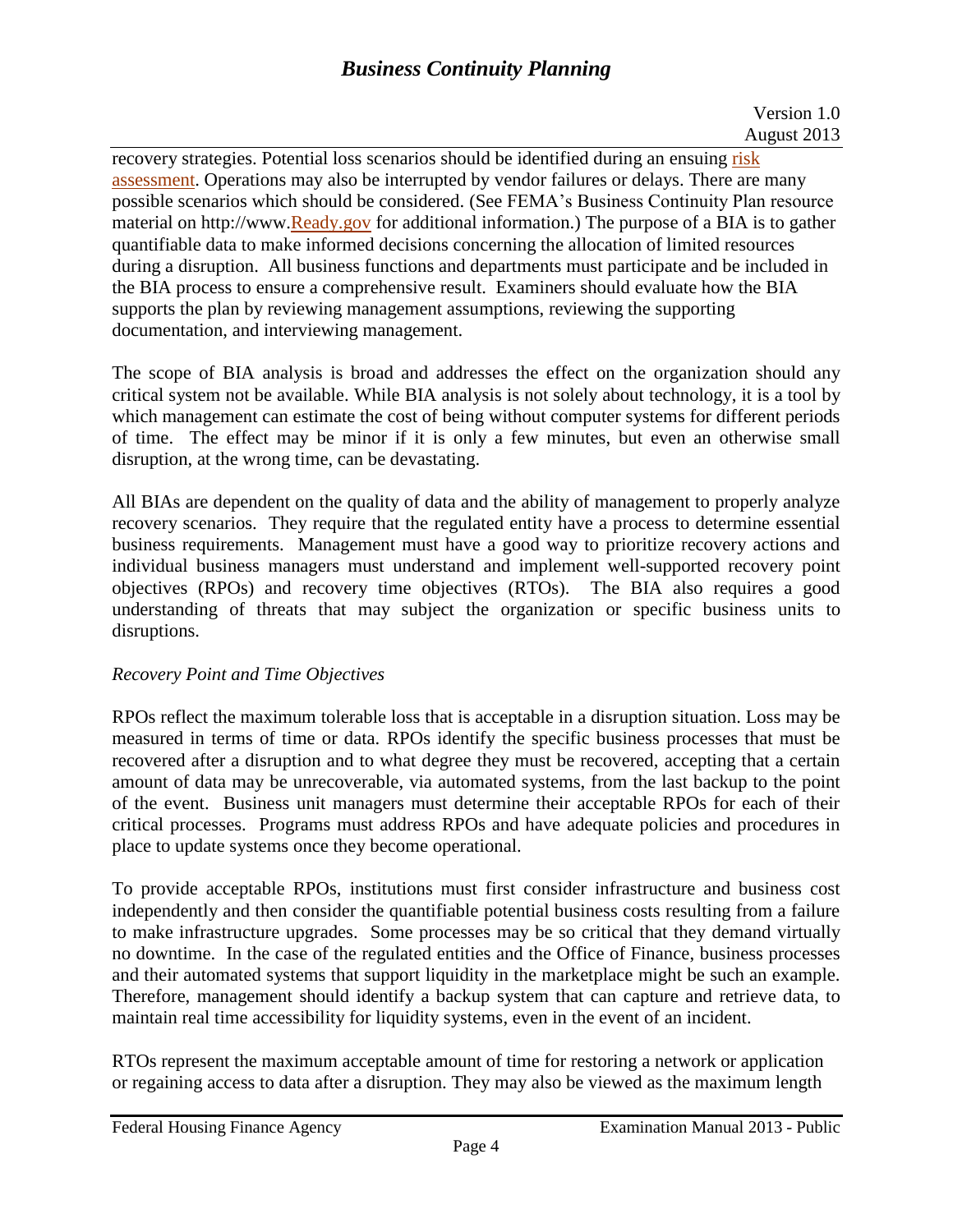# *Business Continuity Planning*

of time allowable between a disruption and the resumption of normal operations. RTOs identify the time it takes to restore systems or processes that support a particular business function. They should consider any service agreements with external counterparties for the particular function and implications if the service provider suffers the same disruption. RTOs cover the span of time between the disruption and the point in time in which systems or processes are again available. Business unit managers must determine acceptable RTOs in the development of a BIA.

## *Threat Analysis*

In addition to RPOs and RTOs, another component of the BIA is threat analysis. A threat analysis is a summary of potential disruptions and their probabilities of occurrence. This threat analysis informs BCP and often more specifically a subset of BCP – disaster recovery. Threat analysis will review the probability of severe disruptions of which earthquakes, floods, severe weather, fires, terrorism, theft, pandemics, cyber-attacks or events, and medical emergencies are common examples. Management should evaluate the likelihood of these events and consider them in the BIA process. This is a challenge, as these occurrences can range from being minor to devastating in nature. Management should use their best judgment given their geographical area and considering reasonable factors.

It may be reasonable to expect various downtimes for different processes. Institutions often choose to estimate the cost of being down in increments of 2, 4, 8, or 24 hours or even multiples of days. Typically, management allocates recovery resources when the cost of downtime to the business is greater than the cost of recovery. Management and examiners must keep in mind that the BIA is only a tool to assist in the decision making process. It may be prudent to establish a more robust system than the estimated business cost suggested by the BIA, depending on legal or regulatory requirements, risk to reputation, and other considerations.

## *Management Responsibilities*

Management should diagram critical business functions to help ensure proper recovery priorities. A workflow diagram detailing all inputs and outputs, including system feeds, can sometimes reveal that a process believed to be non-critical feeds into the critical path of an essential business function. Workflow diagrams must be prepared from the perspective of the business unit, but readable by all interested parties, such as auditors, vendors, examiners, and executive management. The workflow diagram must consider external processes that provide support to that function, even if that process resides at a vendor.

Management should stress test business processes and BIA assumptions against various threat scenarios. Threat scenarios should range in severity from those with high probability of occurrence but low effect, such as brief power outages, to those with a low likelihood of occurrence but high effect, such as hurricanes or terrorist or cyber-attacks. Management's analysis should consider the effect of a broad range of possible business disruptions on the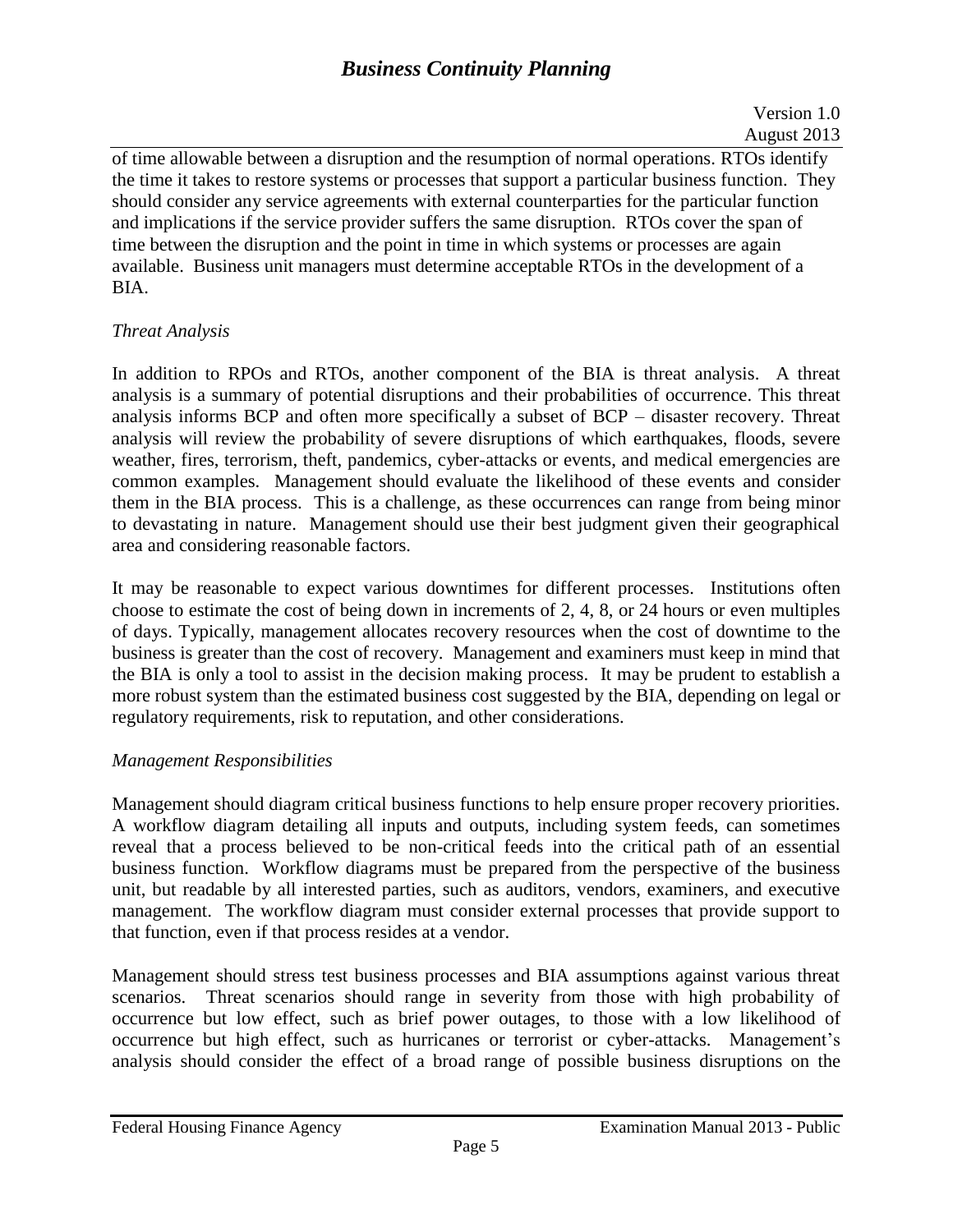institution and its customers/members; the probability of occurrence; the loss effect on information services, technology, personnel, facilities, and service providers; and the security and retrievability of data and vital documents. Management should consider worst-case scenarios, such as destruction of facilities and loss of life.

Management sometimes hires consultants to assist with the development of the business continuity plan and programs, and assist in determining vulnerability to and likelihood of potential risks to the institution. The plan should include a risk assessment that identifies the specific potential risks to the institution. Risk assessments on the department or business unit level may also be appropriate as risk factors can impact unevenly across the institution. In addition, programs should develop a threat analysis, discussed above, which determines the likelihood that potential threats could occur. Obtaining such information is essential in developing programs that will effectively mitigate potential risks to the organization. Management and the board must determine how they will address any identified gaps, but the board is ultimately responsible for the quality of the plan and programs.

With information from the BIA and internal risk assessments as the foundation, management can then develop individual written programs with attendant policies and procedures. Individual business units may need discrete programs addressing their unique processes. The regulated entities and the Office of Finance also need to have programs to address executive processes, communications, and expectations during emergencies. Each business unit's program should focus upon the resumption of those business activities defined as critical during the BIA phase. The priority of business functions should determine the order of recovery. Programs should include detailed instructions to resume operations in manual mode when computer systems are inoperable. Programs must address the manner in which the institution will recover and process any backlog of activity and/or lost transactions at the recovery site. Programs should identify how the institution will bring transaction records current from the time of the disruption to the expected recovery timeframes. The organization's plan and business level programs should provide information about how to communicate with employees, customers/members, trade groups, and the press should a sudden disabling event occur. The organization's plan should address the effects of a recovery period lasting a longer duration than anticipated. Management should consider that before, during and/or after a severe disruption employees critical to the execution of the plan may choose to evacuate or tend to family instead of discharging their responsibilities under the plan. Management should plan accordingly for this potential and often likely outcome. Management may also consider the development of tertiary plans. Each regulated entity and the Office of Finance must communicate to the appropriate FHFA designee should it experience a disruption where it must implement steps detailed in its plan.

The tactical steps to ensure the infrastructure becomes available must be included in the programs and their attendant policies and procedures. Some institutions elect to have a separate disaster recovery plan that addresses the organization's infrastructure. Management must have proper plans to address infrastructure in case of a disruptive event. The business continuity plan or a separate disaster recovery plan must include the plans and tests for the recovery of infrastructure to conduct critical business processes. The chief technology officer (or equivalent)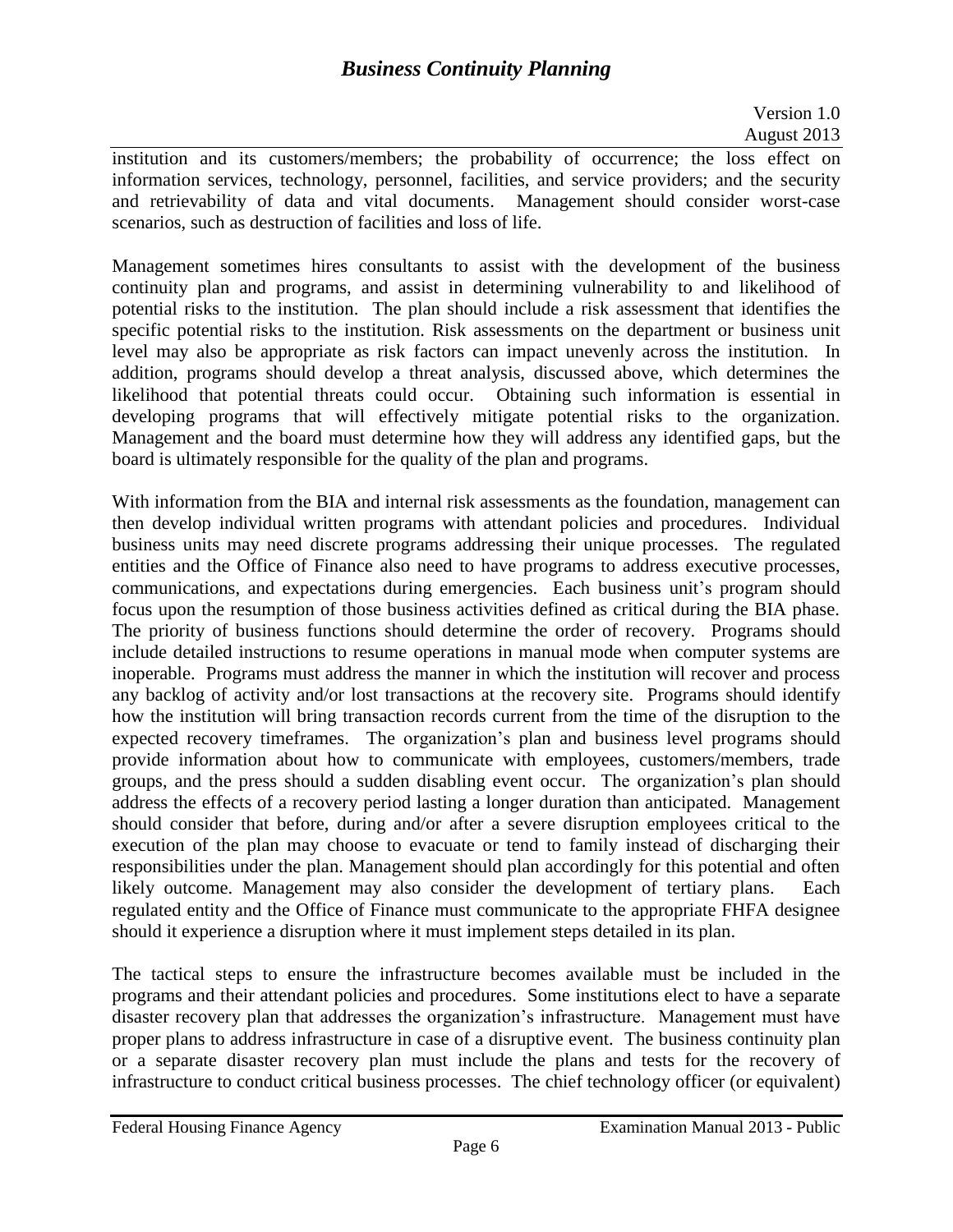must incorporate the infrastructure recovery steps within the business continuity plan and programs.

## *Testing the Business Continuity Programs*

A regulated entity must test its programs at least annually. Management should consider developing multi-year test strategies that progressively challenge recovery assumptions and making test exercises more complex and robust over time. Management must routinely assess the interdependencies between departments, functional areas, and third parties. Successful test strategies identify gaps or inadequacies in recovery facilities, personnel, and assumptions so that management can take corrective measures. The severity of gaps identified may warrant follow up testing within reasonable timeframes to ensure the risks associated with identified gaps are appropriately mitigated. If manual procedures are to be utilized for an extended period, tests should check to see that reliance on manual procedures is feasible and for what length of time. Although recovery tests should gradually increase in complexity, management should not unduly jeopardize normal business operations when testing programs. Based on test results, each department manager should be responsible for reviewing and, if appropriate, updating his/her area's program and communicating changes to the plan administrator or similar party.

Entities should carefully evaluate whether cold or warm recovery sites will provide sufficient support for critical business functions. Hot-sites provide support in the event an organization's normal business location is not available. A cold-site has little or no infrastructure to support processing. It is simply a location that management may use to bring in equipment as need requires. A warm-site has some equipment and, in fact, may be close to a full production environment, but lacks key elements that would make it fully functional or able support all business units. FHFA expects the regulated entities and the Office of Finance to have full hotsites that they can quickly employ to meet their business needs.

Recovery facilities may vary greatly. Some institutions may maintain designated recovery facilities while others may rely on third-party vendors to provide recovery services. A combination of the two methods may also provide a viable alternative. Management must test recovery facilities frequently, but no less than annually. Due to the complexity of the regulated entities and the Office of Finance, it may be more practical for institutions to complete some testing at least quarterly, with an integrated test that incorporates all critical processes at least annually.

An institution must test all new equipment or application software. Physical workspace and equipment for required personnel is as important as data processing capacity. Contingency planning for recovery facilities should take into account location, size, computer and telecommunications capacity, and required amenities needed to recover critical business functions and accommodate essential personnel.

Management should consider geographic distance and diversity when determining the physical location of recovery sites. Independent third-party assessments that specifically address distance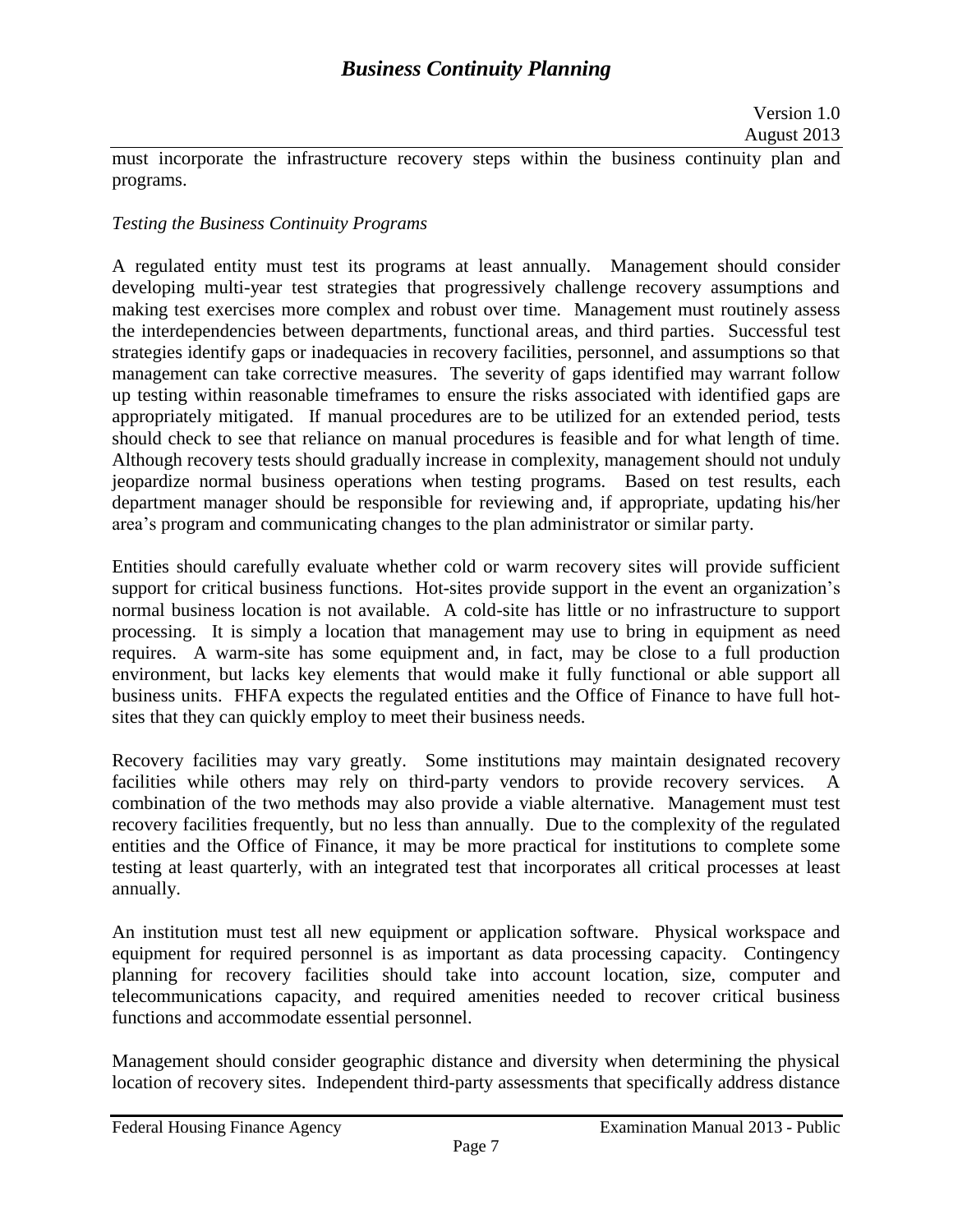issues and the institution's unique location can be valuable in analyzing alternatives and validating recovery assumptions. Recovery sites should be subject to a threat analysis that assesses the likelihood of widespread regional events. Locating business recovery centers (BRCs) too close to the primary site or in high-risk areas does not sufficiently insulate a regulated entity from regional events. In all cases, management should document and support, and the board should approve, all decisions about BRCs. The board is ultimately responsible for proximity decisions.

Institutions often place BRCs in or near the hot-site and a number of different approaches are acceptable. Employees must have adequate workstations, supplies, and availability of key processes. The organizational plan may address, at an executive level, the overall scheme, describe work locations, special needs, etc. FHFA would not consider it acceptable for a BRC to have work space or capacity that is not sufficient for all essential personnel.

# **Regulatory Environment**

The primary regulations, standards, and guidance that pertain to business continuity planning are set forth below.

*1) Rules and Regulations of the Federal Housing Finance Agency (FHFA) and its predecessors, the Federal Housing Finance Board (Finance Board) and the Office of Federal Housing Enterprise Oversight (OFHEO), which include the following parts and sections relevant to business continuity planning:* 

12 CFR Part 1236 of FHFA's regulations—Prudential Management and Operations Standards (PMOS). The PMOS rule establishes minimum prudential standards for safe and sound business practices of the regulated entities. Although other standards may apply depending upon the circumstances, the primary standards that should be considered when evaluating business continuity planning are:

- a) Standard 1 Internal Controls and Information Systems
	- i. Principle 8 A regulated entity should have an effective risk assessment process that ensures that management recognizes and continually assesses all material risks, including credit risk, market risk, interest rate risk, liquidity risk, and operational risk.
- ii. Principle 12 A regulated entity should have secure information systems that are supported by adequate contingency arrangements.
- b) Standard 8 Overall Risk Management Processes Principle  $11 - A$  regulated entity should have adequate and well-tested disaster recovery and business resumption plans for all major systems and have remote facilitates to limit the effect of disruptive events.
- c) Standard 10 Maintenance of Adequate Records
	- i. Principle 2 A regulated entity should ensure that assets are safeguarded and financial and operational information is timely and reliable.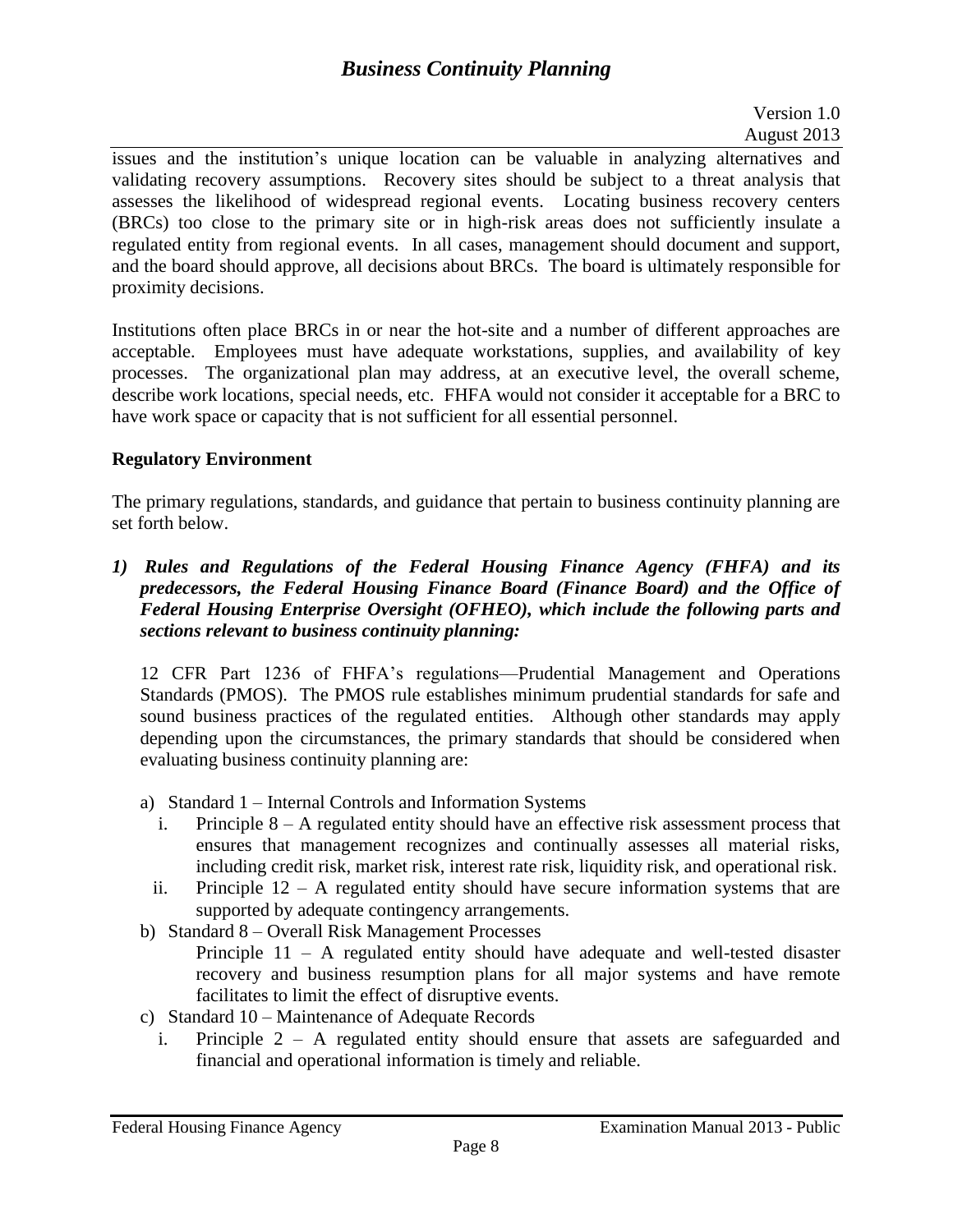ii. Principle  $5 - A$  regulated entity should ensure that reporting errors are detected and corrected in a timely manner.

Applicable to Fannie Mae and Freddie Mac:

12 CFR 1720.2 of OFHEO's regulations – Safety and soundness standards, and specifically, Appendix A to Part 1720 of OFHEO's regulations– Policy Guidance; Minimum Safety and Soundness Requirements. Each Enterprise should establish and implement policies and procedures to ensure that its computing resources, proprietary and nonpublic information, and data are reliable, accurate, and available at all times as needed for its business operations, including an ability to affect timely recovery and resume operations after a reasonably foreseeable adverse event.

Applicable to the Federal Home Loan Banks and the Office of Finance:

12 CFR Part 917 of the Finance Board's regulations – Powers and Responsibilities of Bank Boards of Directors and Senior Management. In particular, Section 917.3, Risk Management, and Section 917.6, Internal Control System, are pertinent. Among other requirements, these sections obligate the board to adopt a risk management policy that addresses business risk and establish an effective internal control system that addresses efficient and effective bank activities, safeguarding of assets, reliable and complete reporting, and compliance with laws and regulations, respectively.

## *2) Advisory Bulletins of the Federal Housing Finance Board that provide supervisory guidance relating to the topic of business continuity planning are the following:*

Advisory Bulletin 02-3, dated February 13, 2002, provides guidance on specific attributes to be considered by FHLBanks in the formulation of their business continuity plans.

Advisory Bulletin 03-2, dated February 10, 2003, provides guidance on the establishment of bilateral agreements with other FHLBanks.

Advisory Bulletin 05-05, dated May 18, 2005, provides guidance on the risk management responsibilities of the board of directors, senior management, and risk management.

## *3) Other industry resources pertaining to business continuity planning which offer guidance on best practices include:*

Federal Emergency Management Agency (FEMA) – The Business Continuity Plan website at http://www[.Ready.gov](http://www.ready.gov/business/implementation/continuity) provides resources for plan preparation, development and execution.

Federal Financial Institutions Examination Council (FFIEC) – The Information Technology Examination Handbooks for [Business Continuity Planning](http://ithandbook.ffiec.gov/it-booklets/business-continuity-planning.aspx) and Operations addresses specific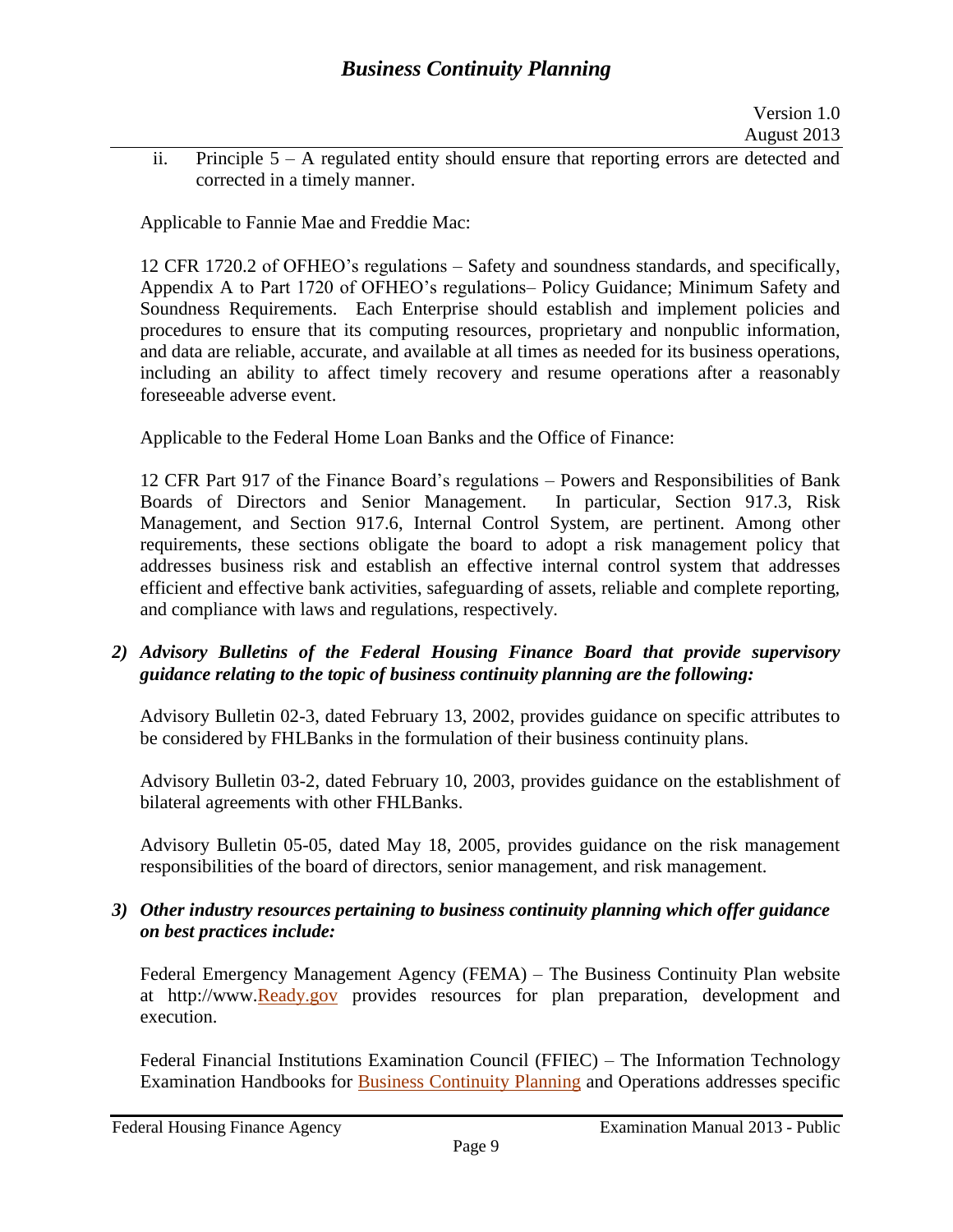controls and procedures as to business continuity planning.

NIST Special Publication 800-34 Rev. 1 – Contingency Planning Guide for Federal Information Systems, dated May 2010 provides instructions, recommendations, and considerations for federal information system contingency planning.

#### **Additional Regulatory and Business Considerations**

Each regulated entity and the Office of Finance has developed a specific approach to its plan. They each incorporate their different recovery philosophies, services offered, customer base, recovery needs, geographical areas, and technical infrastructures. Most have an enterprise plan that is translated into programs on the department or business unit level, and coordinate these programs using a centralized approach. This allows business units to establish recovery processes unique to their needs and allows the organization to be able to identify gaps and promote consistency.

Some of the institutions have structured the execution of the plan to fall under a specific business unit. For example, sometimes they place that responsibility within the Information Technology or Risk Management divisions. In other instances, they have the execution of the plan as a standalone function. While the standalone approach might be the strongest of all structures, the board must ensure that, regardless of where it is, the plan and resulting programs are effective. If disaster recovery planning is segregated from the overall business continuity plan, the board must also ensure that this structure is effective and that the communication and business processes linking the two components are also effective.

Processing environments vary greatly as well. Some institutions have elected to outsource the function, and some have chosen to outsource only certain processes, such as database management. Most institutions continue to have in-house environments where the institution owns and supports their infrastructure, and mixes vendor software with their own in-house developed applications. Some environments have been in operations for years and some environments are undergoing upgrades. All environments must have adequate cooling systems and be physically secured. Examiners must be familiar with the complexities of mainframe, mid-range, and wide-area network environments.

Regulated entities and the Office of Finance have also taken advantage of more recent innovations such as virtual computing, and consideration of cloud computing is ongoing. Cloud computing, which may hold differing meanings to various parties, typically refers to shared computing where applications and resources are accessed and run via the Internet rather than on local servers or devices. Examiners must be diligent to ensure that the organization is evaluating and documenting risk when it moves into a newer technology. On the other hand, examiners must also be aware of organizations that do not keep pace with technology. As vendors introduce new products, they offer less support for their older products and at some point no longer support those older products. Older products become obsolete and support eventually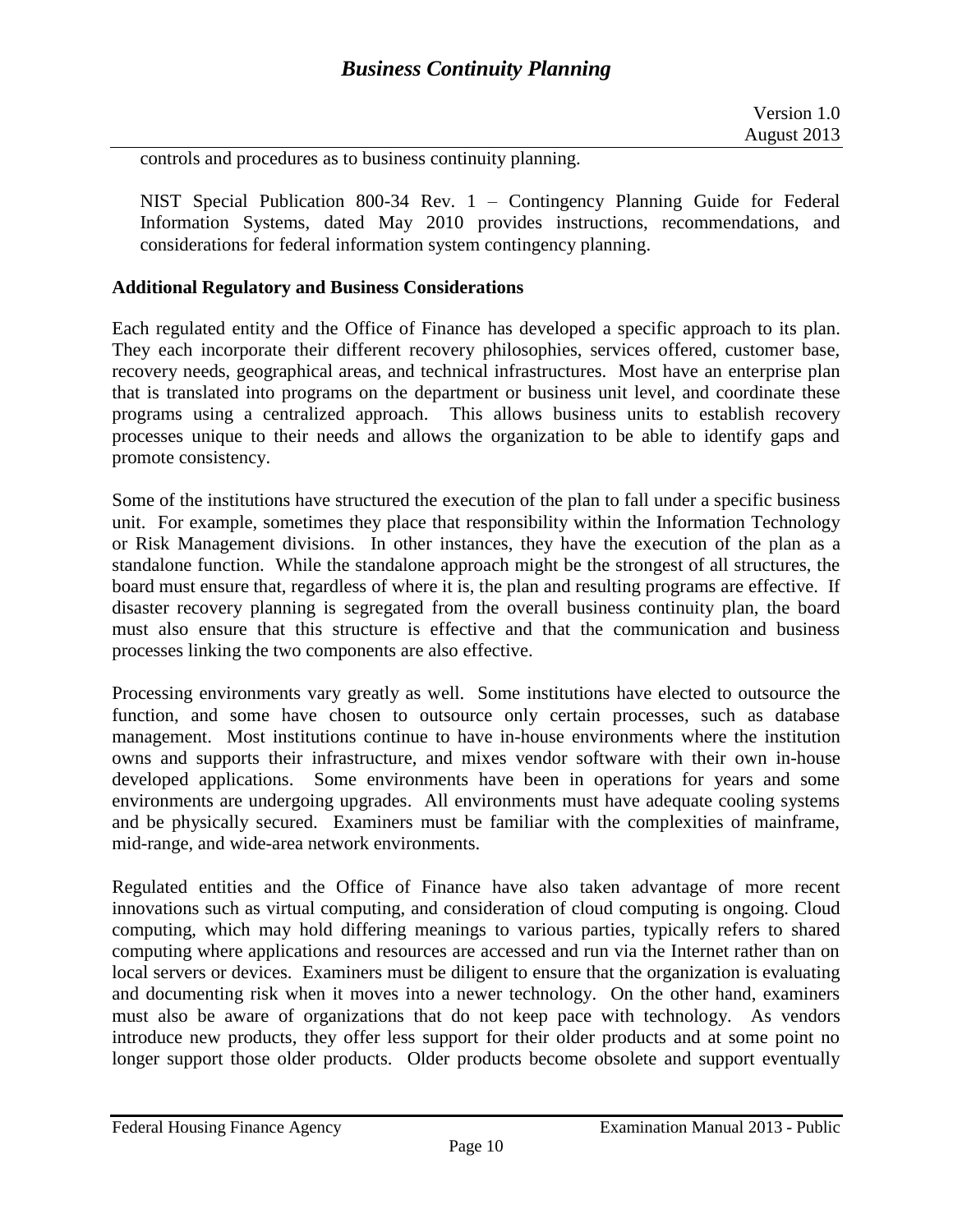wanes or ceases altogether. Furthermore, using obsolete equipment or applications (or equipment or applications nearing obsolescence) also raises security concerns.

### **Examination Guidance**

The workprogram for the Business Continuity Planning examination module is detailed below. If this module is included in the examination scope, the examiner must perform worksteps sufficient in coverage to document the basis for conclusions on the quantity of risk and quality of risk management pertaining to this area. Transaction testing is mandatory and the examiner must document sufficient worksteps from Section 4, *Testing,* to support the findings and conclusions from this examination module.

In determining the extent of review and testing he or she will conduct in completing each examination, the examiner should take into account any applicable FHFA off-site monitoring or analysis reports. Such reports might include analyses of the quality and effectiveness of corporate governance practices, financial condition and performance, economic and housing industry conditions, internal controls, and audit coverage relating to the institution's business continuity planning activities. In addition, where suggested worksteps overlap with other workprograms or analyses undertaken by FHFA economists, financial analysts, accountants, or examiners, the Examiner-in-Charge (EIC) should collaborate with those responsible for completing the corresponding workprograms or analyses to ensure adequate and consistent coverage.

NOTE: Text in (*italics*) referenced in a workstep represents illustrative guidance that serves as suggestions for specific inquiry.

#### **1. Scope of Examination Work Performed**

- 1) Review past reports of examination for outstanding issues or previous problems related to business continuity planning.
- 2) Review FHFA off-site monitoring or analysis reports, and workpapers produced as part of on-going monitoring, related to business continuity planning.
- 3) Assess the status of outstanding Matters Requiring Attention and violations pertaining to business continuity planning.
- 4) Review internal audit reports for outstanding issues relating to business continuity planning.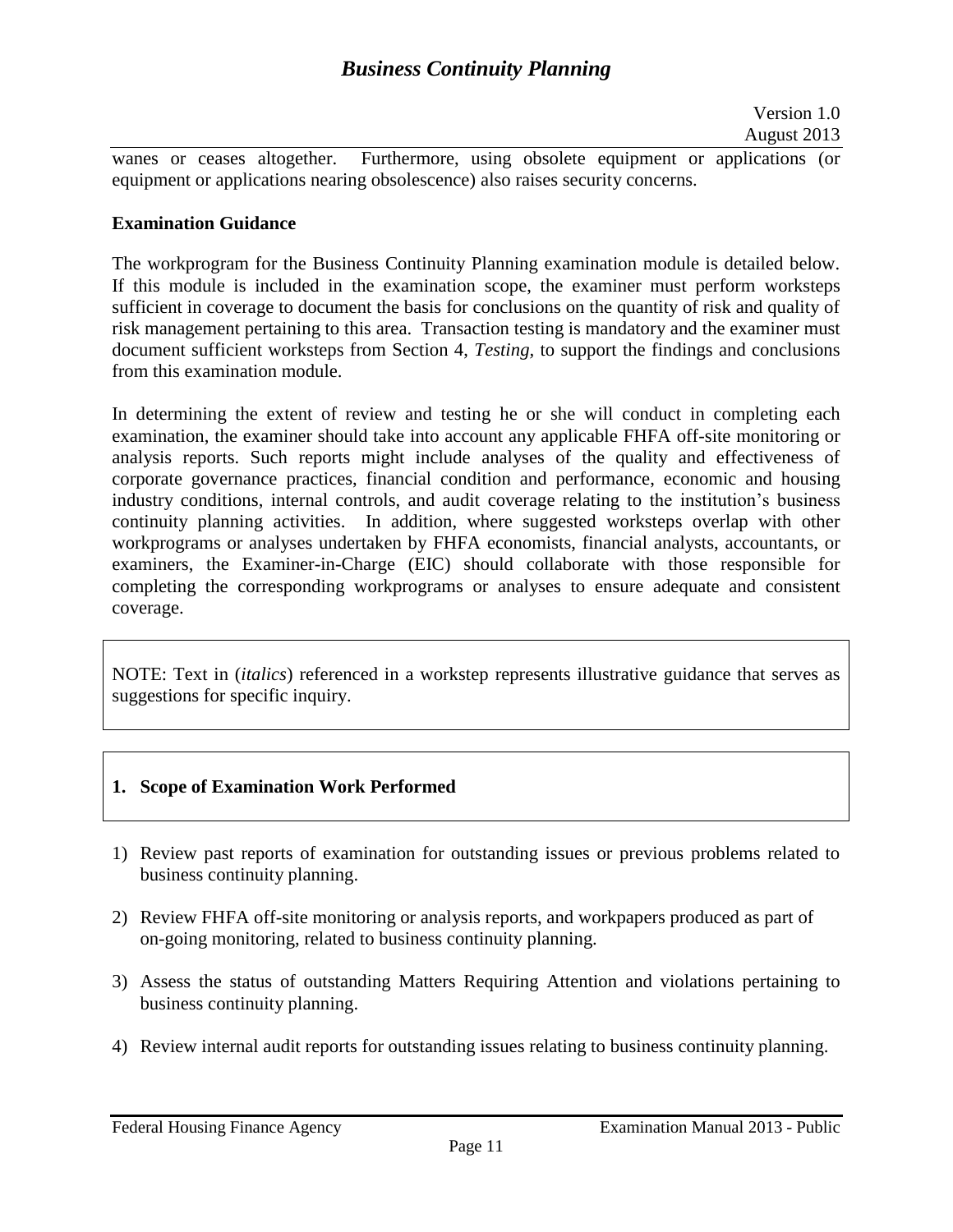- 5) Review minutes of meetings of the board of directors and relevant board and management committees for any issues regarding business continuity planning.
- 6) Review the following prior examination documents and reports for outstanding issues or problems:
	- a) Prior examination workpapers;
	- b) Internal and external audit reports, including Statement on Standards for Attestation Engagement (SSAE) 16 reports;
	- c) Business continuity test scenarios;
	- d) Business continuity test schedules;
	- e) Business continuity test results; and
	- f) Risk assessments performed on the institution, department or business unit level.

*(What have been the historical issues/problems? What were the identified root causes for the historical issues/problems? Was management aware of the historical issues/problems before they appeared in internal reports?)*

- 7) Review management's response to audit recommendations noted since the last examination. *(Was management's response adequate? Was the timing of corrective action appropriate? Did management resolve the root causes of the issue rather than just specific audit deficiencies? Are any issues still outstanding? How effective are monitoring systems used to track the implementation of recommendations on an on-going basis?)*
- 8) Interview management and review the business continuity request information to understand the institution's BCP process. *(Have there been any significant changes in management, business strategies or internal business processes that could affect the business recovery process? Have there been any significant changes outside of the institution (e.g., industry, regulatory environment) since the last examination? Have there been any material changes in the audit program, scope, or schedule related to business continuity activities? Have there been any significant changes in the information technology environment or changes to configurations or components? Have there been any changes in key service providers (e.g., technology, communication, backup/recovery) or software vendors? Have there been any other internal or external factors that could affect the business continuity process?)*
- 9) Determine and assess management's consideration of newly identified threats and vulnerabilities to the institution's business continuity process. *(Has management effectively identified and analyzed technological and security vulnerabilities; internally identified threats; and externally identified threats (including security alerts, pandemic alerts, cybersecurity alerts or emergency warnings published by information sharing organizations or local, state, and federal agencies)?)*
- 10) Establish and document the scope of the examination by focusing on those factors that present the greatest degree of risk to the institution. *(What are the examination objectives?*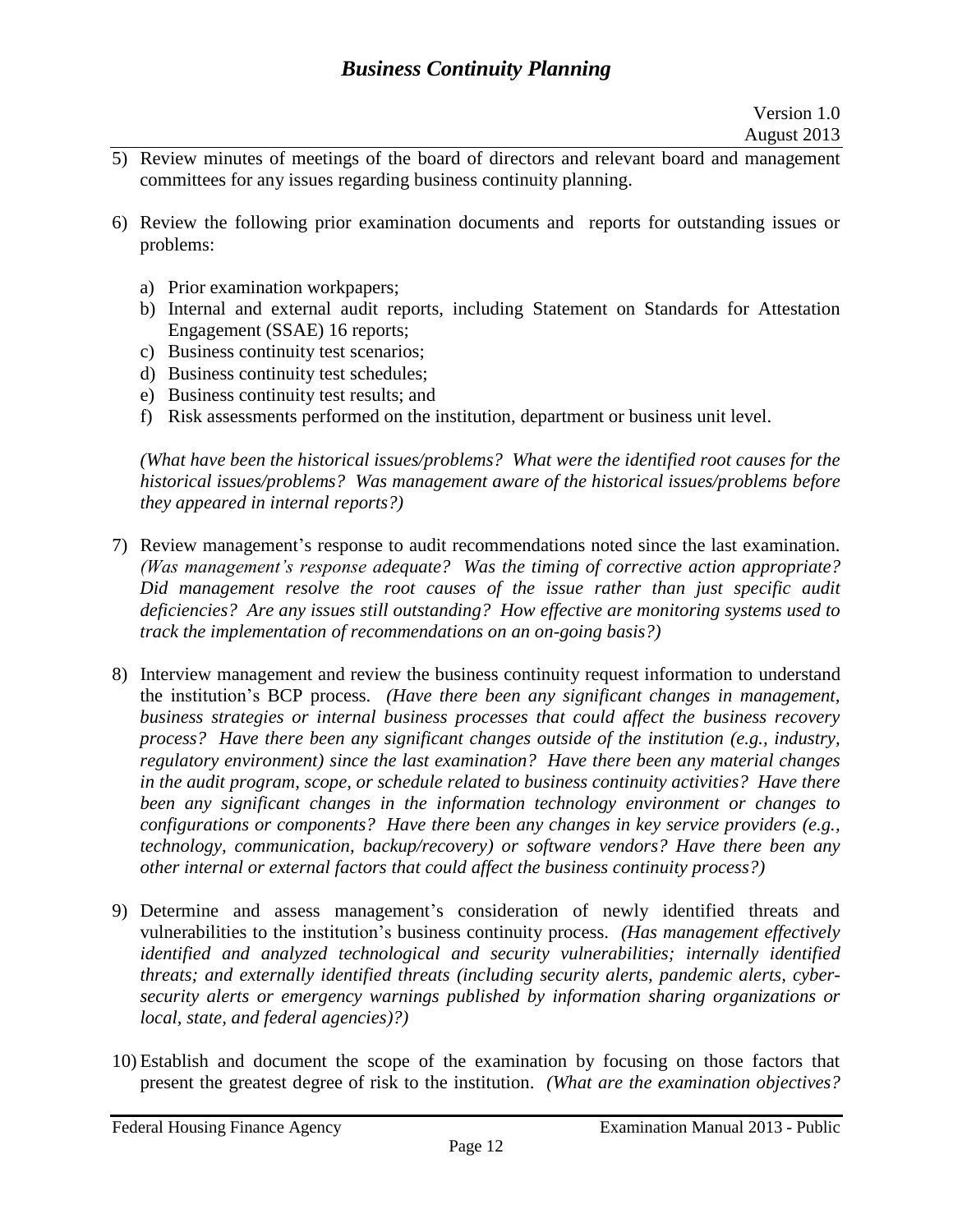*What are the details of what will be reviewed? What will not be reviewed in order to evaluate the institution's business continuity planning process?)*

Summarize the work performed in the examination of the institution's business continuity planning area. To the extent there were modifications to the originally planned scope based on concerns identified during the examination, document those changes and the reasons for such changes.

## **2. Description of Risks**

- 1) Determine if the institution has identified any new risks since the last examination and if the identification of potential risks is appropriate. *(How effective is the institution's process for identifying new risks? Are there any new risks that the institution failed to identify?)*
- 2) Evaluate the institution's analysis of trends in the risk(s) to the organization. *(How effective is the institution's process for identifying and assessing the effects of trends in the risks? Are there any trends in the risks that the institution failed to identify?)*
- 3) Determine if the institution has undergone any changes that would expose it to new risks, affect its exposure to existing risks, or change the trends of any risks. *(If yes, how effective was the institution's process to identify and assess the effect of the change?)*
- 4) Determine if there have been any changes in the industry that would expose the entity to any new risks, affect the entity's exposure to risks, or change the trends of any risks. *(If yes, how effective was the institution's process to identify and assess the effect of the change?)*
- 5) Determine whether a workflow analysis was performed to ensure that all departments and business processes, as well as their related interdependencies, were included in the BIA and any risk assessments. *(Is the analysis well-documented? Are the assumptions appropriate? Are there significant functions that the institution has failed to include in the analysis? Did the institution involve appropriate personnel from various departments in the analysis process?)*
- 6) Review the organization's risk assessments and determine whether they include the effect and probability of disruptions of information services, technology, personnel, facilities, and services provided by third-parties. *(Are the risk assessments complete? Do they take into consideration natural events such as fires, floods, severe weather, air contaminants, pandemics or hazardous spills? Do they consider technical events such as communication failure, power failure, equipment and software failure, transportation system disruptions, or water system disruptions? Do they consider malicious activity including fraud, theft, or blackmail; sabotage; vandalism and looting; terrorism; or cyber-attacks?)*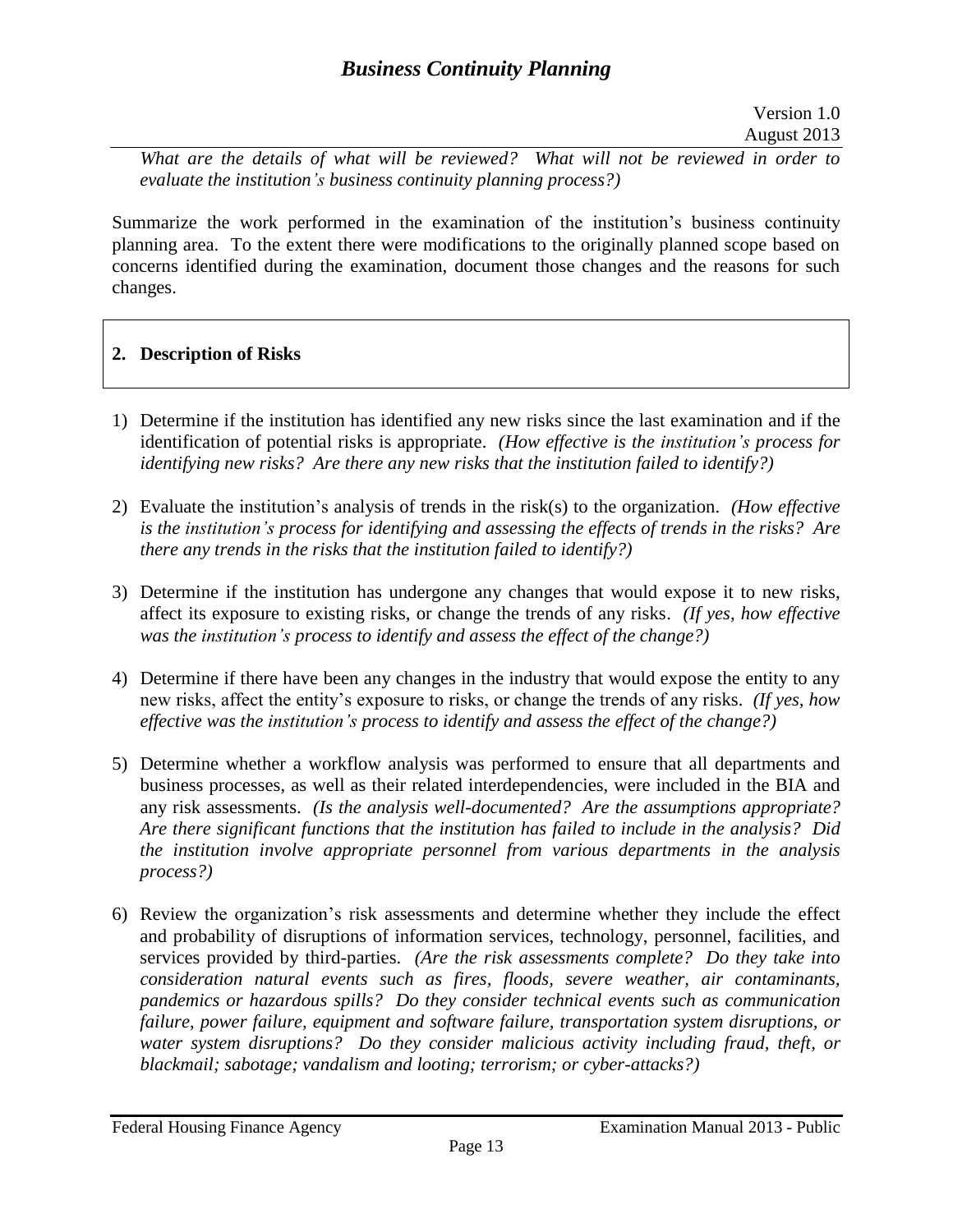- 7) Determine whether the continuity strategy addresses interdependent components. *(Does the strategy appropriately address utilities, telecommunications, third-party technology providers, key suppliers/business partners, and internal systems and business processes?)*
- 8) Determine whether the plan incorporates management's analysis of the effect on operations if essential functions or services provided by outside parties are disrupted during a pandemic, cyber or similar event. *(Does management maintain an accurate, complete, and timely list of service providers or other outside parties that provide essential functions? Is management's analysis of the likely effects appropriate?)*
- 9) Determine whether the plan includes continuity plans and other mitigating controls (e.g., social distancing, teleworking, functional cross-training, and conducting operations from alternative sites) to sustain critical internal and outsourced operations in the event large numbers of staff are unavailable for long periods. *(Are the scenarios that the institution utilized appropriate? Are there scenarios that should have been considered but were not? Are the assumptions appropriate? Did the institution involve appropriate personnel from various departments during the planning process?)*

# **3. Risk Management**

# *Risk Identification Process*

- 1) Determine whether the BIA identifies maximum allowable downtime for critical business functions, acceptable levels of data loss and backlogged transactions, RTOs, RPOs, recovery of the critical path (i.e., business processes or systems that should receive the highest priority), and the costs associated with downtime. *(Are the approved thresholds appropriate? Are the assumptions appropriate? Have there been any actual events that caused any thresholds to be exceeded?)*
- 2) Verify that reputational, operational, compliance, and other risks relevant to the institution are considered in the BIA and risk assessments. *(Has the institution appropriately considered all relevant risks?)*
- 3) Review the BIA and risk assessments to determine whether the prioritization of business functions is adequate. *(Does the institution have an effective process to prioritize business functions? Are the assumptions appropriate? Are all relevant business functions included in the prioritization process?)*
- 4) Determine whether the board has established an on-going, process-oriented approach to business continuity planning that is appropriate for the size and complexity of the institution.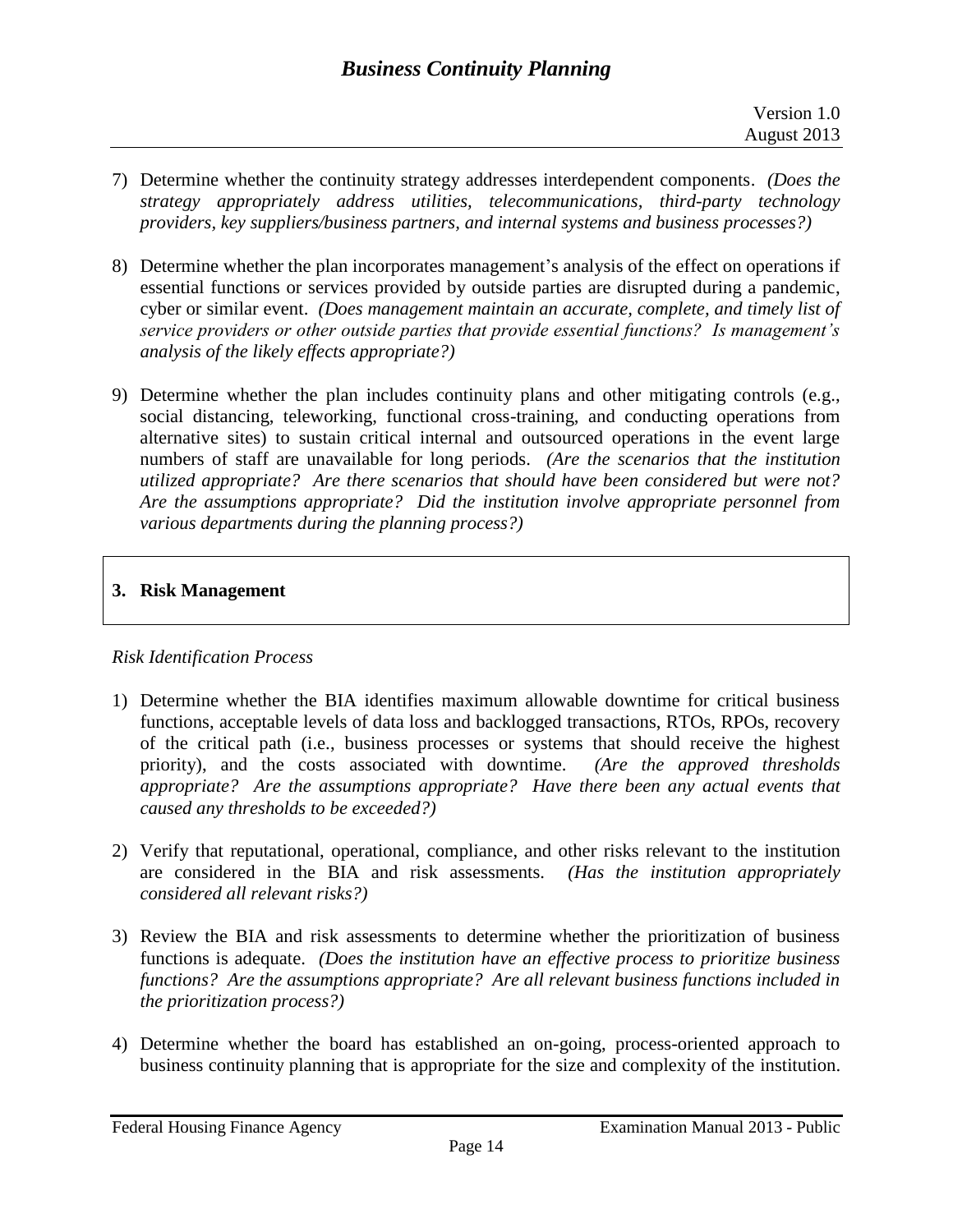*(Does the process include a BIA, risk assessments, risk management, and risk monitoring and testing? Does the planning process encompass the institution's business continuity strategy, which is the ability to recover, resume, and maintain all critical business functions?)*

- 5) Assess the board's knowledge of and commitment to the plan and resulting programs. *(Do the minutes of the board reflect that board members ask relevant questions? Has the board approved the organization's plan? Has the board approved the organization's programs? Has it designated a board committee to support related activities? Do the members demonstrate a satisfactory understanding of attendant risks? Is any board member trained in relevant issues? Does the board receive, at least annually, plan updates? Does the board require that management report all significant unplanned disruptions?)*
- 6) Assess executive management's involvement and commitment to the plan and resulting programs. *(Has executive management assigned a qualified plan administrator to promote an effective plan? Has executive management provided the proper level of authority for the plan administrator to do an effective job? Does executive management track related activities? Does executive management set expectations for managers to maintain an appropriate program within their business units and encourage them to support related efforts? Has management implemented adequate metrics to promote an effective plan?)*
- 7) Determine whether adequate risk mitigation strategies have been considered. *(Has the institution appropriately considered alternate locations and capacity for: data centers and computer operations; back-room operations; work locations for business functions; timing and logistics of getting key personnel to the alternate location; and telecommunications and remote computing? Has the institution appropriately considered backup of: data; operating systems; applications; utility programs; and telecommunications? Has the institution appropriately considered secure and up-to-date off-site storage of: backup media; supplies; and system documentation (e.g., topologies; inventory listing; firewall, router, and network configurations; operating procedures)? Has the institution appropriately considered alternate power supplies (e.g., uninterruptible power source, backup generators)? Has the institution appropriately considered recovery of data (e.g., backlogged transactions, reconciliation procedures)? Has the institution appropriately considered preparation for return to normal operations once the permanent facilities are available?)*
- 8) Determine whether satisfactory consideration has been given to geographic diversity. *(Has the institution appropriately considered alternate facilities; alternate processing locations; alternate telecommunications; alternate staff; and off-site storage? Do temporary or recovery sites operate from the same critical infrastructure as the entity, including electricity, water, telecommunications, transportation or data? See FFIEC Business Continuity Planning Booklet, [Appendix G](http://ithandbook.ffiec.gov/it-booklets/business-continuity-planning/appendix-g-business-continuity-plan-components.aspx) for additional information.)*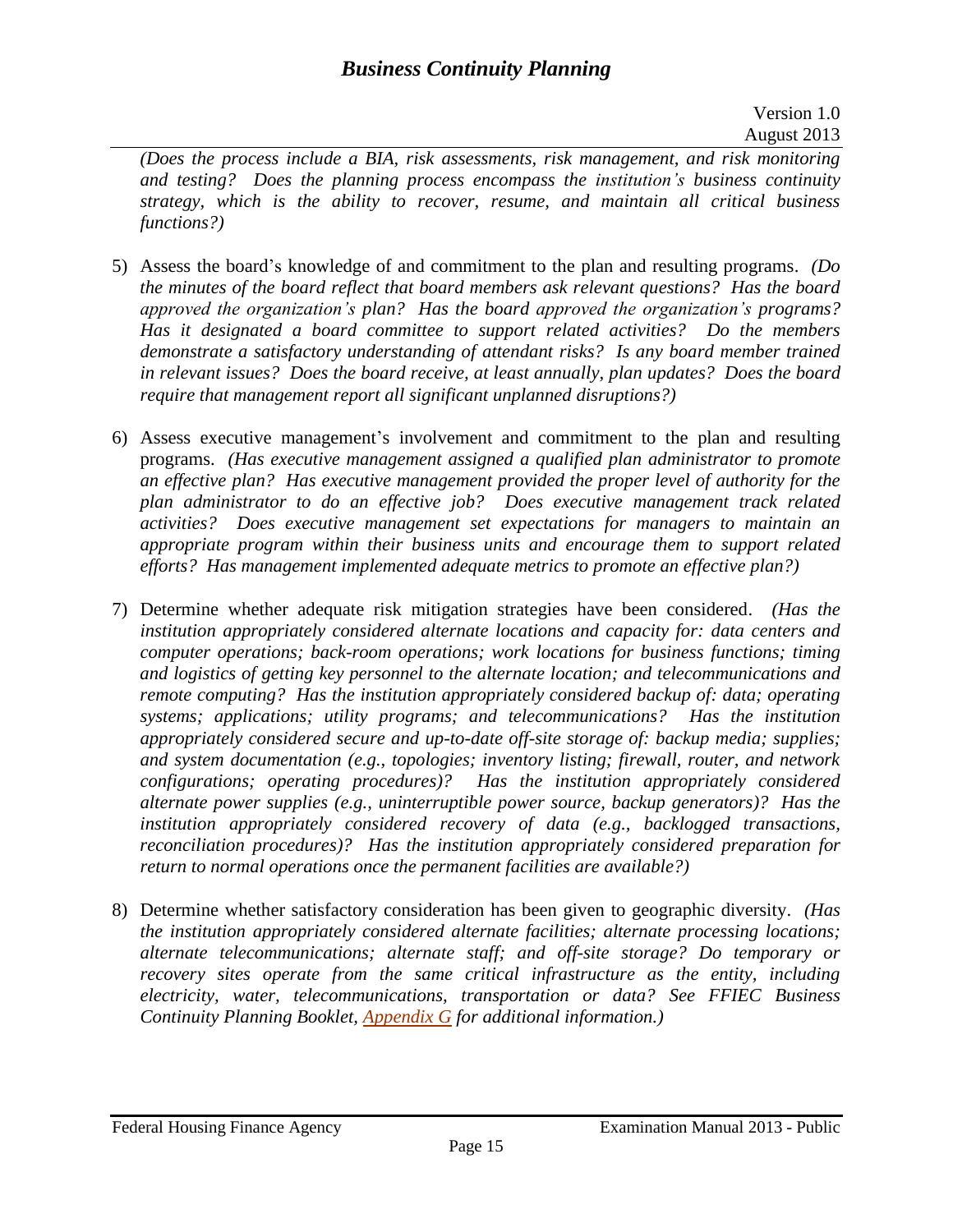- 9) Review and assess the completeness of the plan.
	- *a) (Does the plan appropriately address the recovery of critical business units/departments/functions/applications according to the priority ranking in risk assessments? Does the plan consider interdependencies among systems; and consider long-term recovery arrangements? Does the plan appropriately address the recovery of vendors and outsourcing arrangements?*
	- *b) Does the plan appropriately take into account: personnel; communication with employees, emergency personnel, FHFA, vendors/suppliers, customers, and the media; technology issues (e.g., hardware, software, network, data processing equipment, telecommunications, remote computing, vital records, utilities); vendor(s') ability to service contracted customer base in the event of a major disaster or regional event; facilities; liquidity; security; financial disbursement (e.g., purchase authorities and expense reimbursement for senior management during a disaster); and manual operating procedures?*
	- *c) Does the plan appropriately include emergency preparedness and crisis management plans that include an accurate contact tree, as well as primary and emergency contact information, for communicating with employees, service providers, vendors, FHFA, municipal authorities, and emergency response personnel; define responsibilities and decision-making authorities for designated teams or staff members; explain actions to be taken in specific emergencies; define the conditions under which the backup site would be used; include procedures for notifying the backup site; identify a current inventory of items needed for off-site processing; designate a knowledgeable public relations spokesperson; and identify sources of needed office space and equipment and a list of key vendors (e.g., hardware, software, telecommunications.)?)*
- 10) Determine whether personnel are regularly trained in their specific responsibilities under the plan and whether current emergency procedures are posted in prominent locations throughout the facility. *(When was the last time personnel were trained regarding the plan? Does the institution have an appropriate process to ensure that new employees are trained regarding the plan in a timely manner? Does the institution have an appropriate process to ensure that personnel are trained in a timely manner after significant changes to the plan? Does the* institution have appropriate emergency procedures posted? Are the postings in prominent *locations throughout all of the institution's facilities? Does the institution have an appropriate process to ensure that the postings are current and complete at each of its facilities?)*
- 11) Determine whether there are adequate processes in place to ensure that the current plan is maintained and disseminated appropriately. *(Has the institution appropriately designated personnel who are responsible for maintaining changes in processes, personnel, and environment(s)? Does the institution have an appropriate process to ensure timely distribution of revised plans to personnel?)*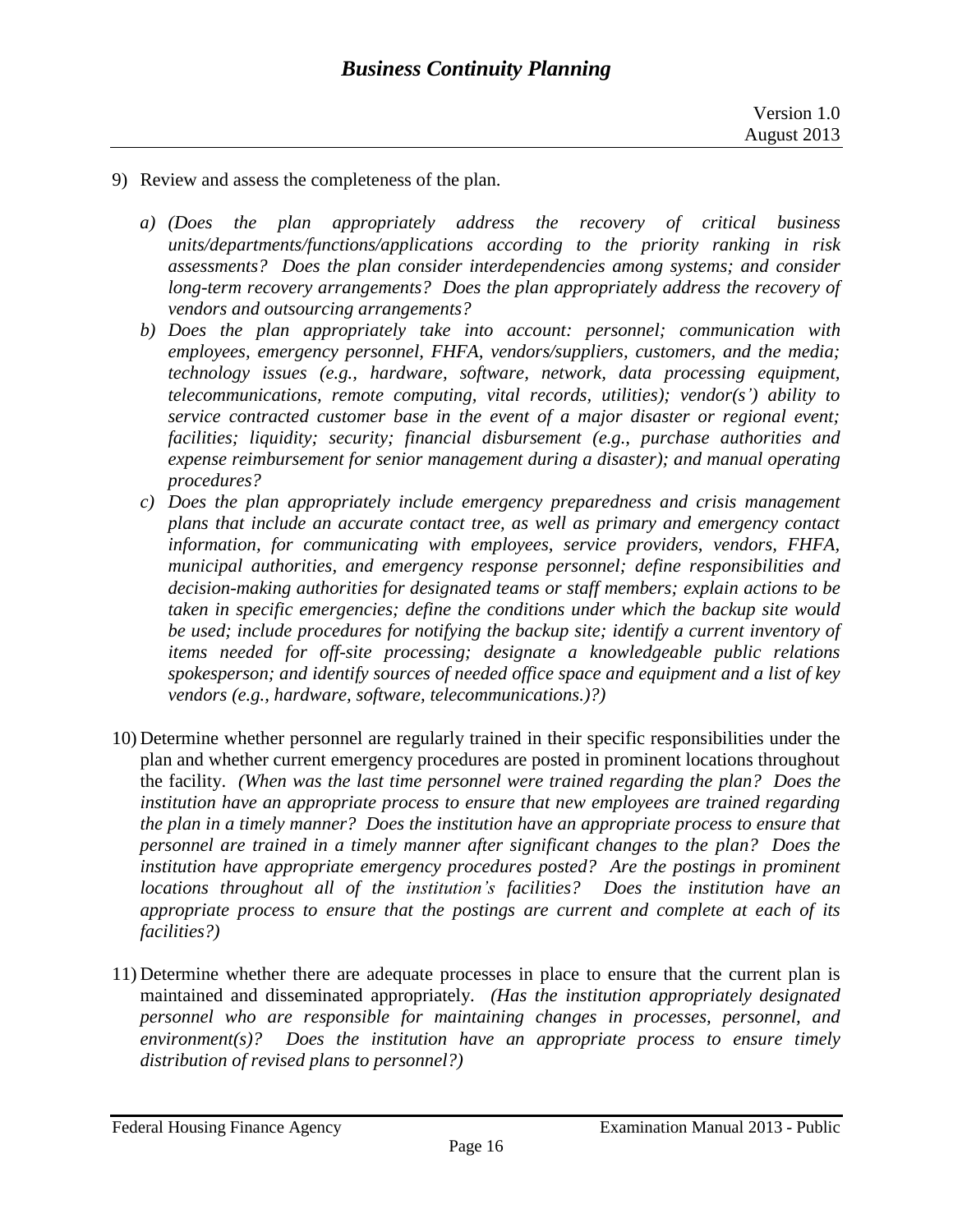- 12) Determine whether there is a comprehensive, written agreement or contract for alternative processing or facility recovery. *(Does the institution have an appropriate process to periodically review the written agreement or contract to assess if it is still acceptable? Have there been any occasions where the institution has had to rely upon alternative processing or facility recovery? If so, did the institution analyze the scenario to identify any "lessons learned" that were subsequently addressed, or should have been addressed, through a change to the written agreement or contract?)*
- 13) Determine whether the plan appropriately includes pandemic related elements, and is appropriately scaled for the size, activities, and complexities of the institution. (*Does the plan appropriately include a documented strategy that provides for scaling the institution's pandemic efforts so they are consistent with the effects of a particular stage of a pandemic outbreak, such as first cases of humans contracting the disease overseas, first cases within the United States, and first cases within the institution? Does the plan include a comprehensive framework of facilities, systems, or procedures that provide the institution the capability to continue its critical operations in the event that a large number of the institution's staff is unavailable for prolonged periods (e.g., social distancing to minimize staff contact, telecommuting, or conducting operations from alternative sites)? Does the plan appropriately include testing pandemic planning practices and an oversight program to ensure ongoing reviews and updates to the pandemic plan? Does the plan appropriately include the assignment of responsibility for pandemic planning, preparing, testing, responding, and recovering? Does the plan appropriately address communication and coordination with institution employees and the following outside parties regarding pandemic issues: critical service providers; key financial correspondents; customers; media representatives; local, state, and federal agencies; and FHFA?)*
- 14) Determine whether the board, or a committee thereof, and senior management provide appropriate oversight of the institution's pandemic preparedness program. *(Do the minutes of the board or designated committee reflect that it appropriately discusses the institution's pandemic preparedness program? Are there aspects of the institution's pandemic preparedness program that should be enhanced that the board or designated committee or senior management failed to recognize?)*
- 15) Determine whether the plan addresses modifications to normal compensation and absenteeism policies to be enacted during a pandemic. The nature of an organization's compensation and absenteeism policies can support or hinder their plan. For example, compensation policies can be designed to provide incentives for employees to properly staff recovery sites in the event of a natural disaster, which would support the plan. Conversely, in the event of a disruption like a pandemic, the organization may want to provide incentives to personnel to not work from an office but rather telecommute therefore reducing opportunities for transmission. Well-crafted compensation and absenteeism policies would support this aim. *(Does the institution address compensation and absenteeism policies separately for a pandemic from other business continuity planning events? If so, is it appropriate?)*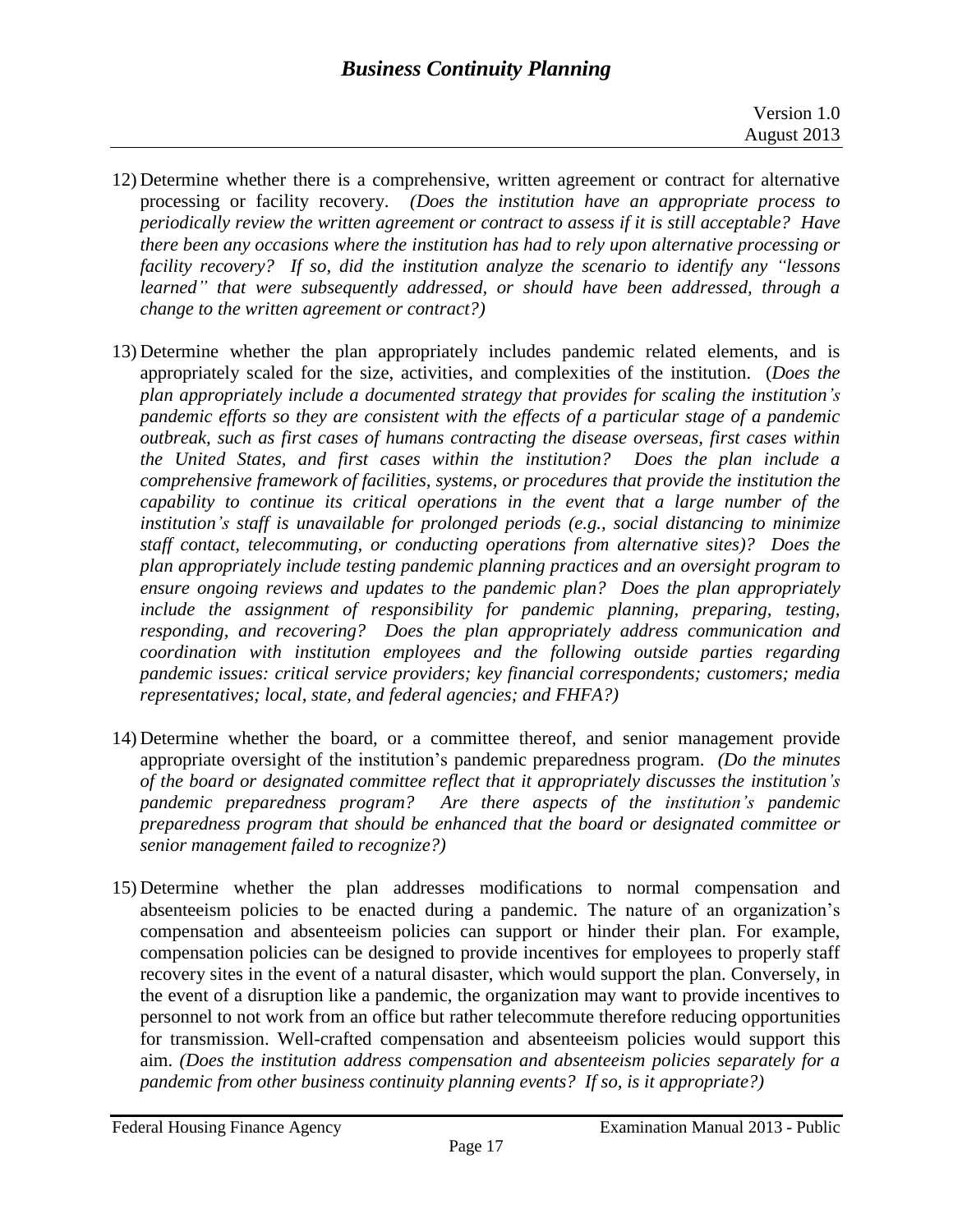- 16) Determine whether pandemic risks have been incorporated into the BIA. *(Do the institution's continuity plans and strategies appropriately reflect the results of the analysis?)*
- 17) Determine whether the plan provides for an appropriate testing program to ensure that continuity plans will be effective and allow the institution to continue its critical operations. *(Does the testing program appropriately incorporate telecommuting to simulate and test remote access; internal and external communications processes and links; table top operations exercises; and local, regional, or national testing/exercises?)*
- 18) Determine whether the institution has coordinated the execution of its testing program to fully exercise its business continuity planning process, and whether the test results demonstrate the readiness of employees to achieve the institution's recovery and resumption objectives. *(Does the testing program demonstrate sustainability of operations and staffing levels, full production recovery, achievement of operational priorities, and timely recovery of data?)*
- 19) Determine whether test results are appropriately analyzed and addressed. *(Does the institution compare test results against stated objectives? Are test issues assigned ownership? Does the institution have an appropriate mechanism to prioritize test issues? Are test problems tracked until resolution? Does the institution prepare and document recommendations for future tests? Does the institution have an appropriate process to ensure that the plan and programs are adjusted, as needed, based upon test results?)*
- 20) Determine whether the test processes and results have been subject to independent observation and assessment by a qualified third-party (e.g., internal or external audit). *(What are the third-party's qualifications? Does the third- party's written report demonstrate that the party effectively reviewed the institution's test processes and results?)*
- 21) Determine whether an appropriate level of re-testing is conducted in a timely fashion to address test problems or failures. *(How much time was between the original test and the retest? Was the time difference warranted? Does the institution have appropriate guidelines to ensure timely re-testing? Does the institution have appropriate guidelines to ensure that the appropriate test problems or failures are re-tested?)*

## *Organizational Structure*

- 1) Determine whether a senior manager or committee has been assigned responsibility to oversee the development, implementation, and maintenance of the plan. *(Is the assigned oversight responsibility appropriate?)*
- 2) Determine whether the board and senior management have ensured that integral groups are involved in the business continuity process. *(Does the institution's business continuity process appropriately include business line management, risk management, information*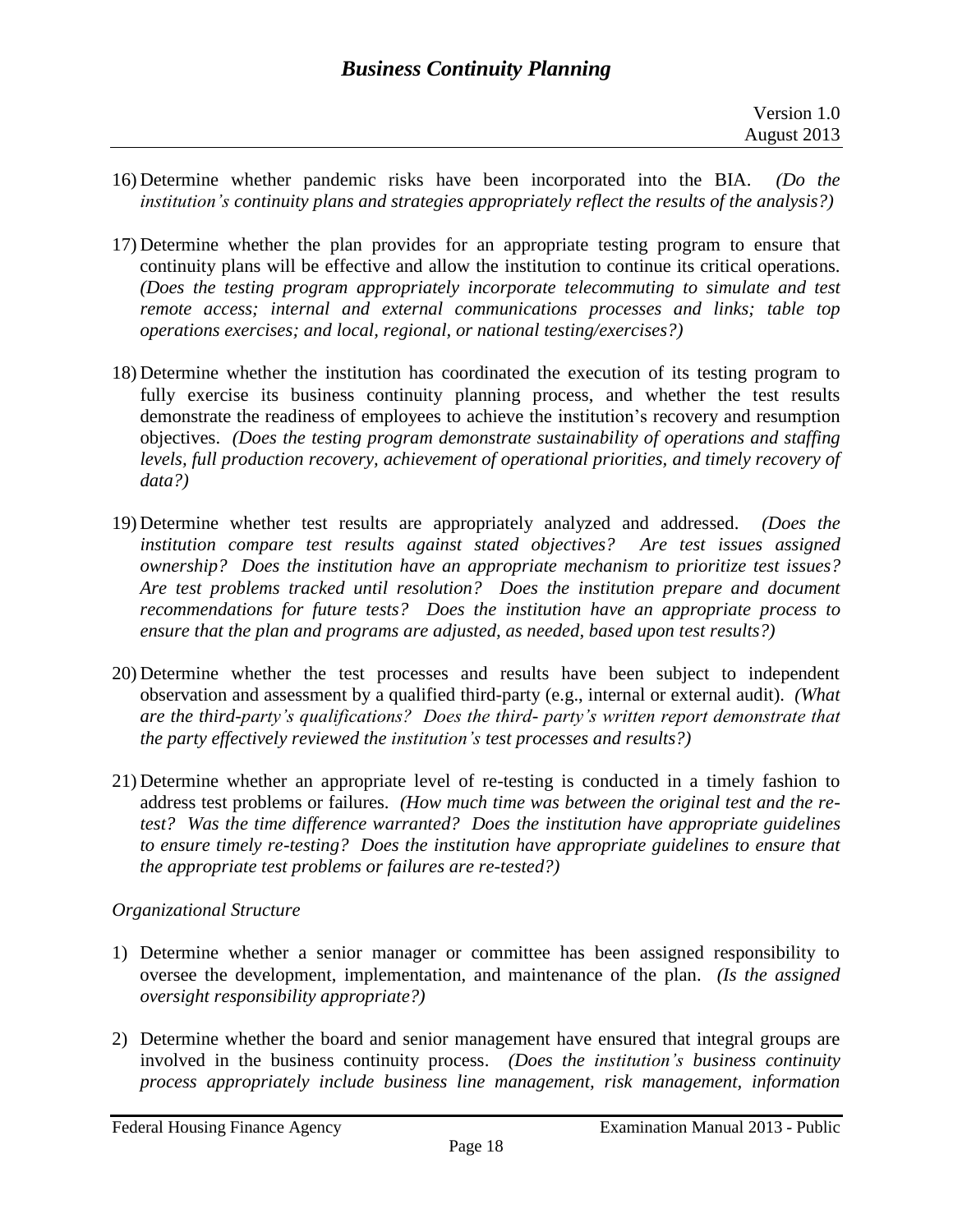*technology, facilities management, and audit? Are there any groups that should be included, but are not?)*

3) If the organization has designated a plan administrator, assess their qualifications for and success in preparation and execution of the plan. *(Has the plan administrator received appropriate training? Does the plan administrator have appropriate certifications and/or experience? Does the plan administrator have sufficient time to do a satisfactory job? Does the plan administrator ensure that the components of an effective plan are in place? Does the plan administrator verify information obtained from any recovery team members? Does the plan administrator have good channels of communication and support with all essential areas of the organization, including the board?)*

## *Policy and Procedure Development*

- 1) Determine whether the board and senior management have established entity-wide written programs that address and validate the continuity of the institution's mission critical operations. *(Are the written programs complete, timely, consistent, and relevant?)*
- 2) Determine whether the board and senior management oversee the timely revision of programs based on problems noted during testing and changes in business operations. Determine how any revisions to programs are rolled up or integrated in to the entity's plan. *(When was the last time a change was made to the programs? Why was the change made? Was the change appropriate? Was the change timely? Are there changes that should be made that the board or senior management failed to recognize or fully implement?)*
- 3) Determine whether the board and senior management review and approve the BIA, risk assessments, written plan, policies and procedures, testing program, and testing results. *(Are the reviews conducted at least annually? Are the reviews and approvals appropriately documented in the board minutes?)*
- 4) Verify that appropriate policies, standards, and processes address BCP issues. *(Does the institution's policies, standards, and processes effectively address: security; project management; change control process; data synchronization, backup, and recovery; crisis management (e.g., responsibility for disaster declaration and dealing with outside parties); incident response; remote access; employee training; notification standards (e.g., to employees, customers, FHFA, vendors, service providers); insurance; and government and community coordination?)*
- 5) Determine whether the institution has an appropriate business continuity testing policy. *(Does the policy sets testing expectations for entity-wide continuity functions, business lines, support functions, and crisis management? Does the testing policy identify key roles and responsibilities of the participants in the testing program? Does the testing policy establish a testing cycle with increasing levels of scope and complexity?)*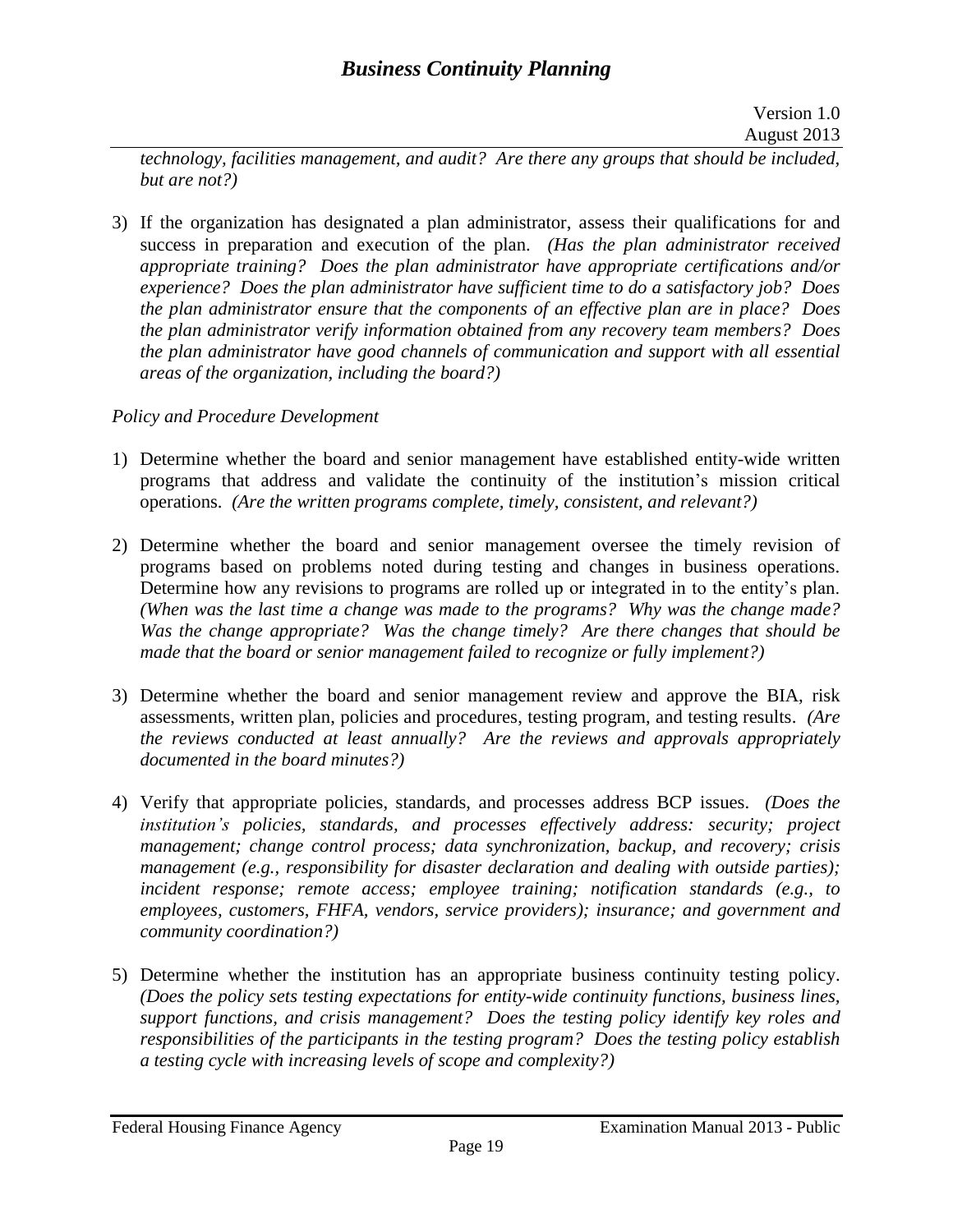# *Business Continuity Planning*

### Version 1.0 August 2013

- 6) Determine whether the institution has a business continuity testing strategy that includes documented test plans and related testing scenarios, testing methods, and testing schedules; and also addresses expectations for mission critical business lines and support functions. *(How appropriate is the scope and level of detail of the testing program? How appropriate is the institution's involvement of staff, technology, and facilities in the development of the business continuity testing strategy? Has the institution effectively communicated expectations for testing internal and external interdependencies? Does the institution conduct an evaluation of the reasonableness of assumptions used in developing the testing strategy?)*
- 7) Determine whether the testing strategy describes management's assumptions and whether the assumptions appear reasonable. *(Do the assumptions appropriately address available resources and services, length of disruption, testing methods, capacity and scalability issues, and data integrity? Are the assumptions reasonable, based on a cost/benefit analysis and recovery and resumption objectives?)*
- 8) Determine whether the testing strategy addresses the need for entity-wide testing and testing with significant third parties. *(Does the institution have an appropriate process to ensure that any new, significant third parties are incorporated into the testing strategy on a timely basis?)*
- 9) Determine whether the testing strategy includes guidelines for the frequency of testing that are consistent with the criticality of business functions, RTOs, RPOs, and recovery of the critical path, as defined in the BIA and risk assessments, and corporate policy. *(Does the institution routinely comply with the established guidelines for the frequency of testing?)*
- 10) Determine whether the testing strategy addresses the documentation requirements for all facets of the continuity testing program, including test scenarios, plans, scripts, results, and reporting. *(Does the institution comply with the established documentation requirements? Do the documentation requirements address timeliness, completeness, accuracy, relevancy, and consistency?)*
- 11) Determine whether the testing strategy includes testing the effectiveness of a institution's crisis management process for responding to emergencies. *(Does the testing strategy include testing the effectiveness of the institution's: roles and responsibilities of crisis management group members; risk assumptions; crisis management decision process; coordination with business lines, information technology, internal audit, and facilities management; communication with internal and external parties through the use of diverse methods and devices (e.g., calling trees, toll-free telephone numbers, instant messaging, websites); and notification procedures to follow for internal and external contacts?)*
- 12) Determine whether the testing strategy appropriately addresses physical and logical security. *(Does the testing strategy consider the facility, vital records and data, telecommunications, and personnel?)*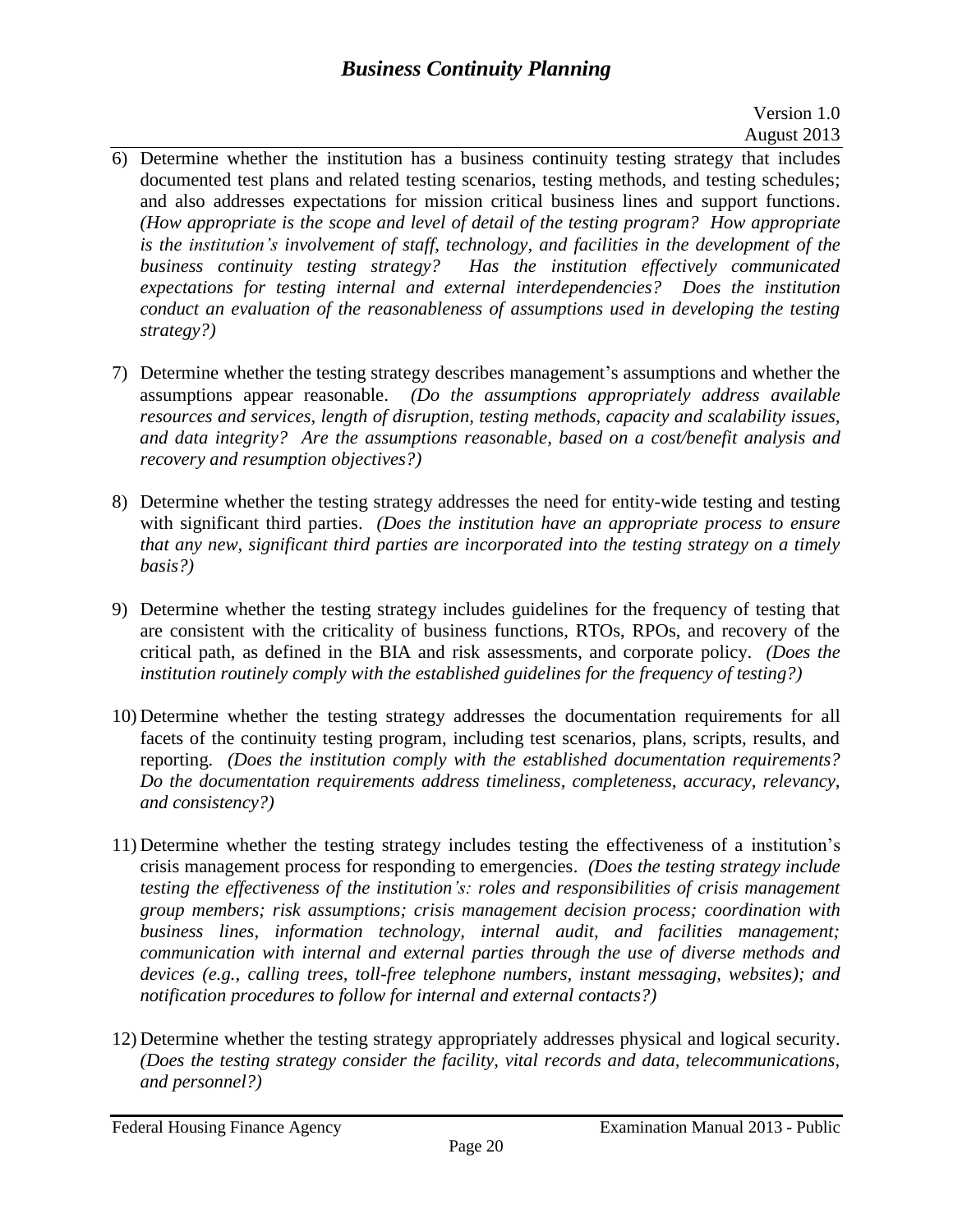- 13) Determine whether the testing strategy addresses staffing considerations. *(Does the testing strategy consider the ability to perform transaction processing and settlement? Does the testing strategy consider the ability to communicate with key internal and external stakeholders? Does the testing strategy consider the ability to reconcile transaction data? Does the testing strategy consider the accessibility, rotation, and cross training of staff necessary to support critical business operations? Does the testing strategy consider the ability to relocate or engage staff from alternate sites? Does the testing strategy consider staff and management succession plans? Does the testing strategy consider staff access to key documentation (e.g., plans, procedures, and forms)? Does the testing strategy consider the ability to handle increased workloads supporting critical operations for extended periods?)*
- 14) Determine whether the testing strategy addresses technology considerations. *(Does the testing strategy address testing the data, systems, applications, and telecommunication links necessary for supporting critical financial markets? Does the testing strategy address critical applications, recovery of data, failure of the network, and resilience of telecommunication links? Does the testing strategy address incorporating the results of telecommunication diversity assessments and confirming telecommunications circuit diversity? Does the testing strategy address testing disruption events affecting connectivity, capacity, and integrity of data transmission? Does the testing strategy address testing recovery of data lost when switching to out-of-region, asynchronous backup facilities?)*
- 15) Determine whether the business line testing strategy addresses the facilities supporting the critical business functions and technology infrastructure. *(Does the testing strategy address environmental controls such as the adequacy of backup power generators; heating, ventilation, and air conditioning [HVAC] systems; mechanical systems; and electrical systems? Does the testing strategy address workspace recovery such as the adequacy of floor space, desktop computers, network connectivity, e-mail access, and telephone service? Does the testing strategy address remote access such as the adequacy of connectivity and availability of critical systems? Does the testing strategy address physical security facilities such as the adequacy of physical perimeter security, physical access controls, protection services, and video monitoring?)*
- 16) Determine whether the test scenarios are appropriate. *(Do the scenarios include a variety of threats and event types? Has the institution included a range of scenarios that reflect the full scope of the institution's testing strategy, an increase in the complexity and scope of the tests, and tests of wide-scale disruptions over time?)*
- 17) Determine whether the test scenarios include detailed steps that demonstrate the viability of continuity plans. *(Do the scenarios include a deviation from established test scripts to include unplanned events, such as the loss of key individuals or services? Do the scenarios test the ability to support peak transaction volumes from backup facilities for extended periods?)*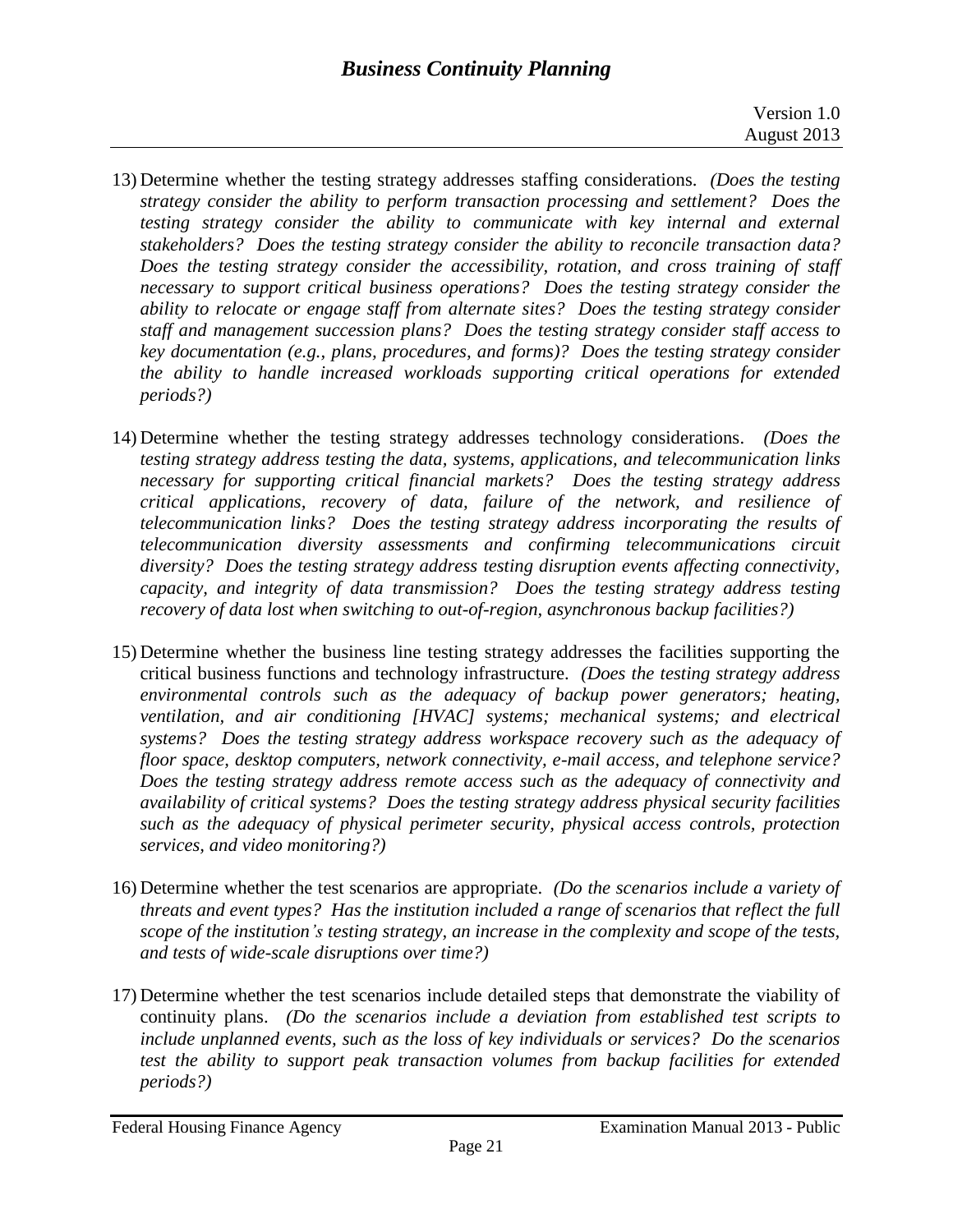- 18) Determine that test scenarios reflect key interdependencies. *(Do the scenarios include customers and counterparties that pose significant risks to the institution? Are periodic connectivity tests performed from their primary and contingency sites to the institution's primary and contingency sites? Do the scenarios test capacity and data integrity capabilities through the use of simulated transaction data? Do the scenarios include testing or modeling of backup telecommunications facilities and devices to ensure availability to key internal and external parties?)*
- 19) Determine that the test plans and test scripts are documented and clearly reflect the testing strategy, that they encompass all critical business and supporting systems, and that they provide test participants with the information necessary to conduct tests of the institution's continuity plans. *(Does the documentation clearly reflect participants' roles and responsibilities, define decision makers, and establish rotation of test participants? Does the documentation communicate the assigned command center and assembly locations? Does the documentation clearly state the test event dates; and test scope and objectives, including RTOs, RPOs, recovery of the critical path, duration of tests, and extent of testing (e.g., connectivity, interoperability, transaction, and capacity)? Does the documentation include sequential, step-by-step procedures for staff and external parties, including instructions regarding transaction data and references to manual work-around processes, as needed? Is there detailed information regarding the critical platforms, applications, and business processes to be recovered? Are there detailed schedules to complete each test? Does the documentation provide for a summary of test results (e.g., based on goals and objectives, successes and failures, and deviations from test plans or test scripts) using quantifiable measurement criteria?)*

# *Risk Metrics*

Evaluate and conclude on the effectiveness of any metrics pertaining to BCP that the institution may monitor. *(Are the metrics appropriate? Are there any metrics the institution should be monitoring that it is not? Does the institution have an appropriate process in place to routinely review the metrics to assess if they continue to be relevant?)*

# *Reporting*

- 1) Assess and conclude on the adequacy of the institution's business continuity reporting. *(Are reports pertaining to business continuity appropriate? Are they produced in a timely manner? Are they delivered to the appropriate audience? Do they present an accurate assessment of the institution's business continuity status? Is there any information that should be included that is not? Is the information consistent within each report and across different reports?)*
- 2) Determine whether the plan appropriately addresses pandemic reporting. *(Does it address management's monitoring of alert systems that provide information regarding the threat and*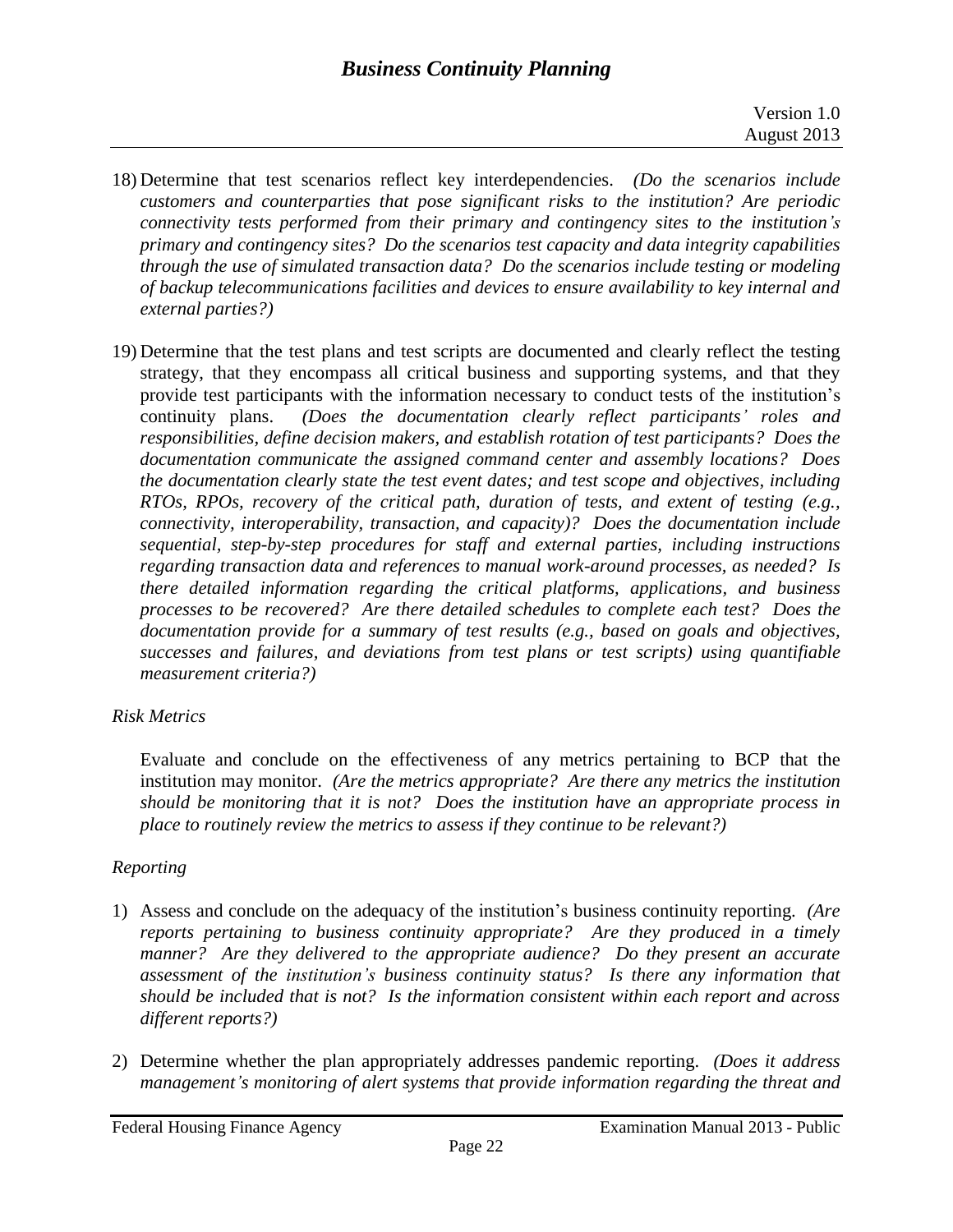*progression of a pandemic? Does it provide for escalating responses to the progress or particular stages of an outbreak?)*

## *Internal/External Audit*

Determine whether audit involvement in the plan and resulting programs is effective. *(Is there appropriate audit coverage of the plan? Does audit perform an assessment of business continuity preparedness during reviews of business line? Does audit participate in testing as an observer or as a reviewer of test plans and results? Is there appropriate documentation of audit findings?)* 

## *Information Technology*

- 1) If the institution is relying on in-house systems at separate physical locations for recovery, verify that the equipment is capable of independently processing all critical applications. *(Has the institution effectively planned for a scenario where separate physical locations may become partially and wholly unavailable?)*
- 2) If the institution is relying on outside facilities for recovery, assess and conclude on the institution's business continuity planning with regard to the recovery site. *(Does the recovery site have the ability to process the required volume? Does the recovery site provide sufficient processing time for the anticipated workload based on emergency priorities? Is the recovery site available for use until the institution achieves full recovery from the disaster and resumes activity at the institution's own facilities?)*
- 3) Determine how the recovery facility's customers would be accommodated if simultaneous disruptions were to occur to several customers during the same period of time. *(Is this acceptable? Does the institution have an appropriate process in place to routinely review this issue with the recovery facility to ensure the planned actions remain acceptable?)*
- 4) Determine whether the institution ensures that when any changes (e.g., hardware or software upgrades or modifications) in the production environment occur that a process is in place to make or verify a similar change in each alternate recovery location. *(Does the institution have an appropriate process in place to ensure that alternate recovery locations are tested within a reasonable time period after each significant change?)*
- 5) Determine whether the institution is kept informed of any changes at the recovery site that might require adjustments to the institution's software or its recovery plan(s). *(How effective is the communication process? Have there been any instances where changes were made but the institution was not informed? If so, what steps has the institution taken to ensure that this does not occur again?)*
- 6) Determine whether adequate physical security and access controls exist over data backups and program libraries throughout their life cycle. *(Do the controls encompass when the data*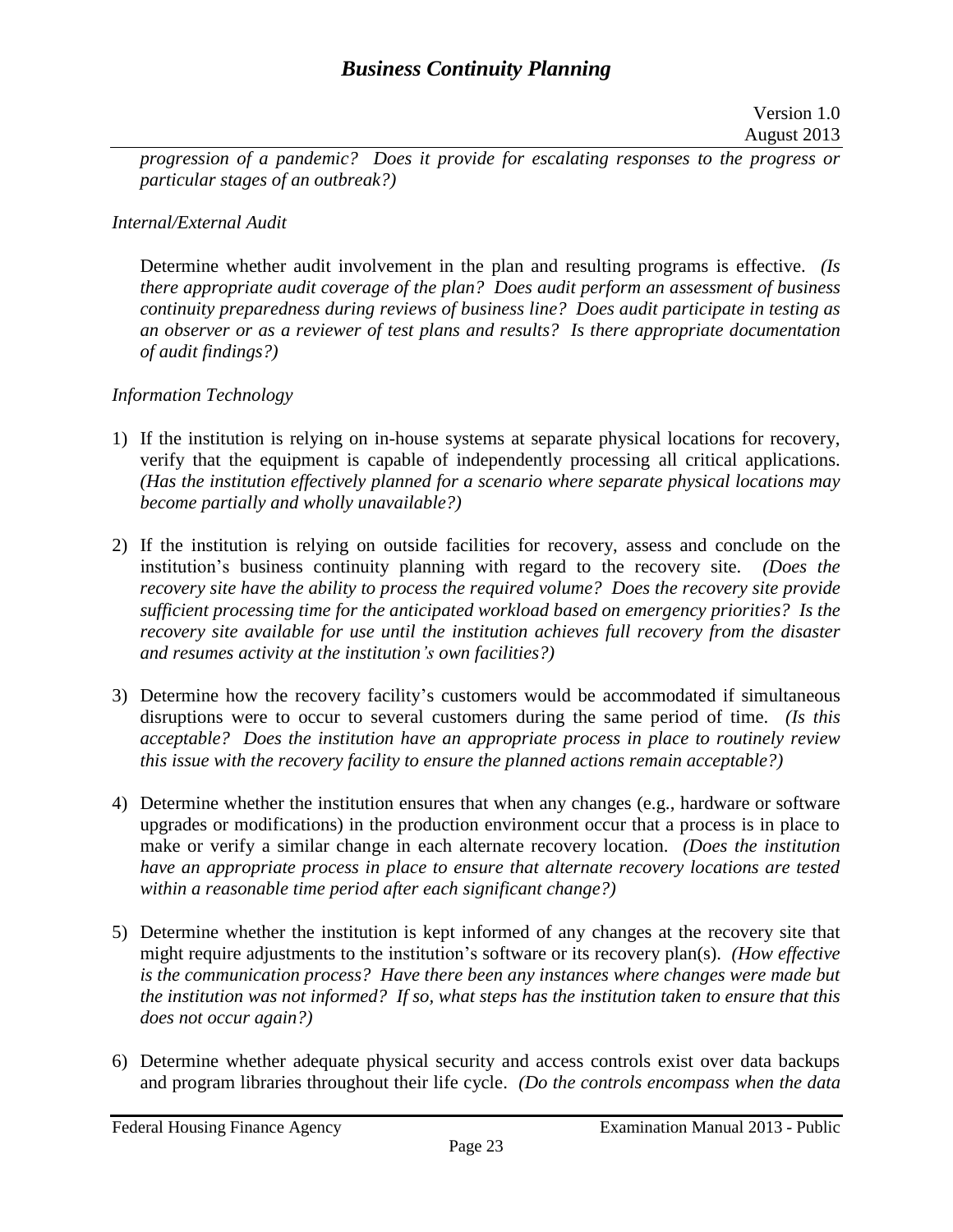*backups and program libraries are created, transmitted/delivered, stored, retrieved, loaded, and destroyed?)*

- 7) Determine whether appropriate physical and logical access controls have been considered and established for the inactive production system when processing is temporarily transferred to an alternate facility. *(Does the institution test these controls on a regular basis?)*
- 8) Determine whether the intrusion detection and incident response plan considers facility and systems changes that may exist when alternate facilities are used. *(Does the institution conduct intrusion detection testing at all alternate facilities? Has the institution developed an appropriate incident response plan for all alternate facilities?)*
- 9) Determine whether the methods by which personnel are granted temporary access (physical and logical) during continuity planning implementation periods are reasonable. Conclude on the appropriateness of steps in this area. *(Does the institution have an appropriate process to ensure that all temporary access rights are revoked as soon as they are no longer necessary?)*
- 10) Evaluate the extent to which backup personnel have been reassigned different responsibilities and tasks when business continuity planning scenarios are in effect and if these changes require a revision to systems, data, and facilities access. *(Has the regulated entity appropriately incorporated the use of backup personnel in relevant testing scenarios?)*
- 11) Review the assignment of authentication and authorization credentials to determine whether they are based upon primary job responsibilities and if they also include BCP responsibilities. *(Are the assignment of credentials appropriate?)*
- 12) Determine whether management has analyzed remote access requirements, including the infrastructure capabilities and capacity that may be necessary during a pandemic. *(Has the institution appropriately incorporated remote access during a pandemic in relevant testing scenarios?)*
- 13) Determine whether the plan addresses communications and connectivity with any technology service providers (TSPs) in the event of a disruption at the institution. *(Has the institution appropriately tested the communication process and connectivity with all TSPs?)*
- 14) Determine whether the plan and programs address communications and connectivity with any TSPs in the event of a disruption at any of the service provider's facilities. *(Has the institution participated in tests with all TSPs in the scenario where the TSPs experience a disruption? Have there been any instances where a TSP has experienced a disruption? If so, how well did the institution execute its plan?)*
- 15) Determine whether there are documented procedures in place for accessing, downloading, and uploading information with TSPs, correspondents, affiliates, and other service providers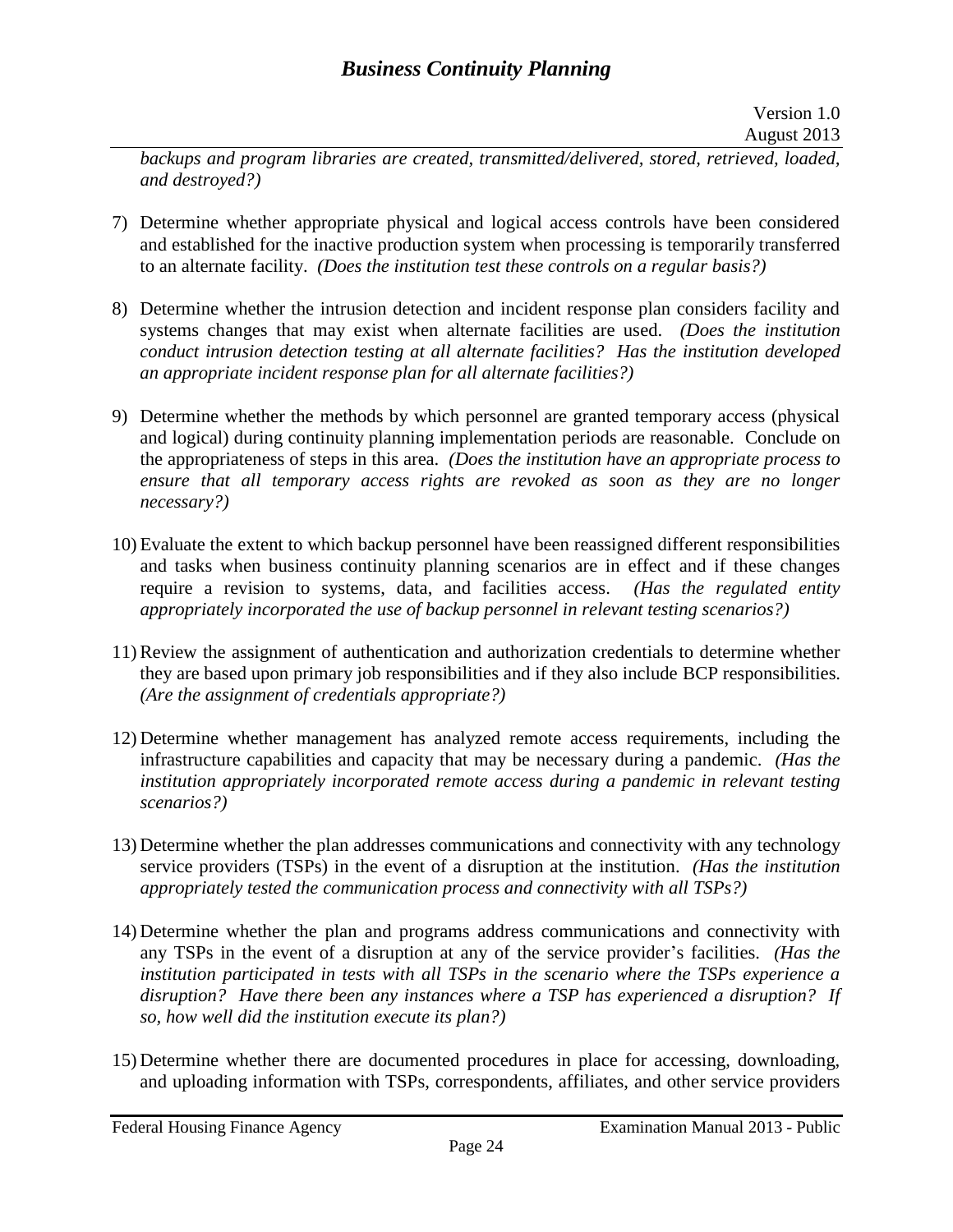from primary and recovery locations in the event of a disruption. *(Have the procedures been tested? Does the institution have an appropriate process in place to ensure that the procedures are updated as necessary in a timely manner?)*

- 16) Determine whether the institution has a copy of the TSPs' business continuity plan and incorporates it, as appropriate, into their plan. *(Does the institution have an appropriate process in place to ensure that it receives all updates to any TSP's business continuity plans in a timely manner?)*
- 17) Determine whether management has received and reviewed testing results of their TSPs. *(When was the last time testing was conducted? Is the timeframe appropriate? How quickly after the testing did the institution receive the test results? Is the timeframe appropriate? How quickly after receiving the test results did the institution review the results? Is the timeframe appropriate?)*
- 18) Assess the effectiveness of the institution's testing with the critical service providers. *(Did the test scenarios include testing from the institution's primary location to the TSPs' alternative location? Did the test scenarios include testing from the institution's alternative location to the TSPs' primary location?* Did the test scenarios include testing from the *institution's alternative location to the TSPs' alternative location?)*
- 19) Determine whether the regulated entity's management has assessed the adequacy of the TSPs' plan through their vendor management program. *(Does the plan address contract requirements and SSAE 16 reviews?)*

## *Compliance*

- 1) Determine if the institution is in compliance with applicable laws, regulations, and any pertinent regulatory guidance. *(Are there any instances of violations? If so, what are the root causes of the violations? How should internal controls be strengthened to ensure there are no future regulatory violations?)*
- 2) Assess compliance with 12 CFR Part 1236, FHFA's Prudential Management and Operations Standards. In particular:
	- a) Standard 1 Internal Controls and Information Systems
		- i) Principle 8 A regulated entity should have an effective risk assessment process that ensures that management recognizes and continually assesses all material risks, including credit risk, market risk, interest rate risk, liquidity risk, and operational risk. *(Based upon the findings from this examination, does the regulated entity comply with the requirements of this Principle?)*
		- ii) Principle 12 A regulated entity should have secure information systems that are supported by adequate contingency arrangements. *(Based upon the findings from this*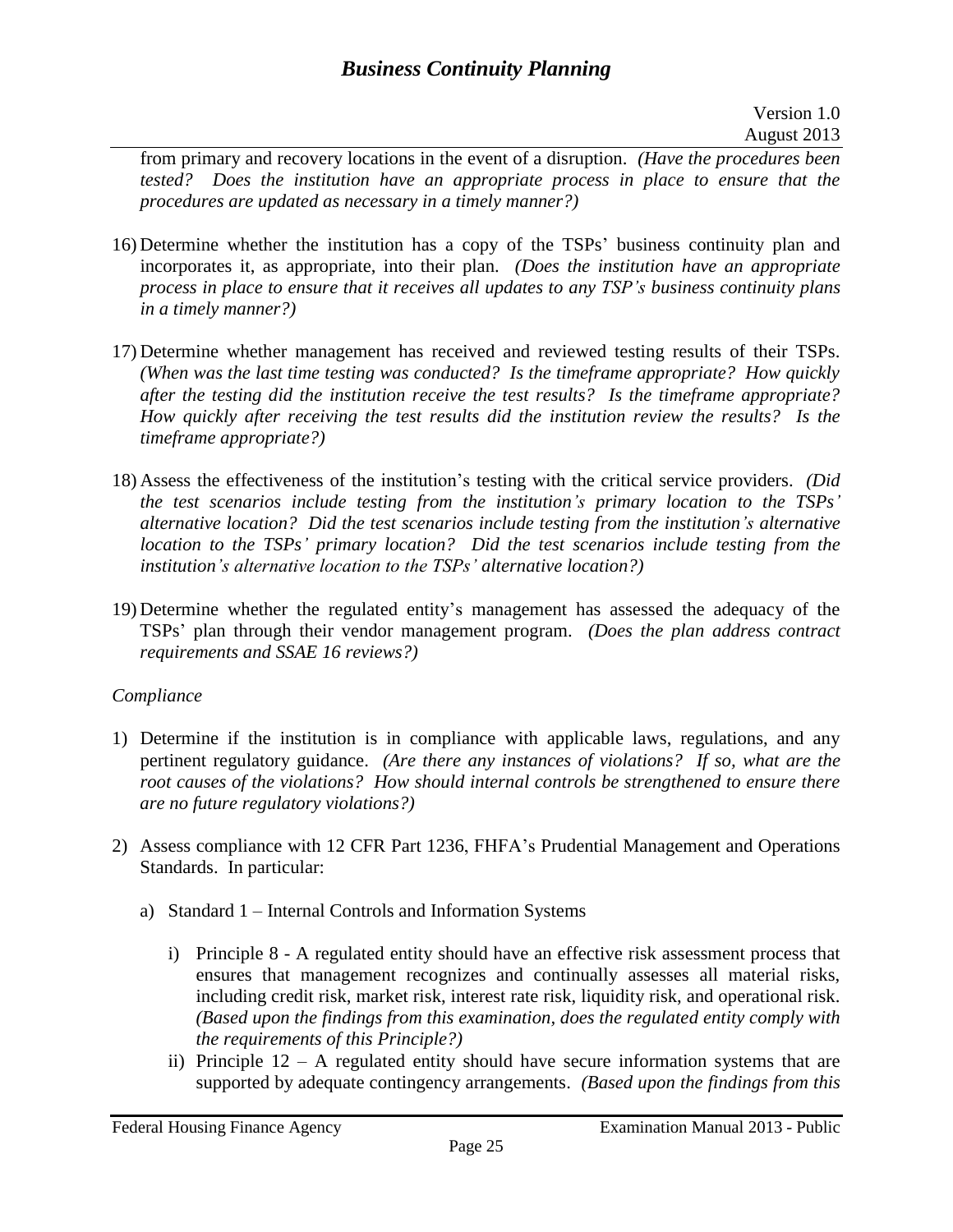*examination, does the regulated entity comply with the requirements of this Principle?)*

b) Standard 8 – Overall Risk Management Processes

Principle 11 - A regulated entity should have adequate and well-tested disaster recovery and business resumption plans for all major systems and have remote facilities to limit the effect of disruptive events. *(Based upon the findings from this examination, does the regulated entity comply with the requirements of this Principle?)*

- c) Standard 10 Maintenance of Adequate Records
	- i) Principle 2 A regulated entity should ensure that assets are safeguarded and financial and operational information is timely and reliable. *(Based upon the findings from this examination, does the regulated entity comply with the requirements of this Principle?)*
	- ii) Principle 5 A regulated entity should ensure that reporting errors are detected and corrected in a timely manner. *(Based upon the findings from this examination, does the regulated entity comply with the requirements of this Principle?)*
- 3) Determine if the regulated entity is in compliance with all applicable board-approved policies and procedures. *(Does the regulated entity have an appropriate process to ensure effective monitoring and enforcement of policy compliance?)*
- **4. Testing**
- 1) Complete testing, as appropriate, to assess adherence with the institution's plan, programs, and policies and procedures.
- 2) Consider evaluating results from internal testing.
- 3) If possible, consider observing the institution's testing of the plan.
- 4) Visit a disaster recovery site to evaluate compliance with sound business continuity standards.
- 5) Based on testing completed, identify any potential problems with the institution's approach to ensuring business continuity.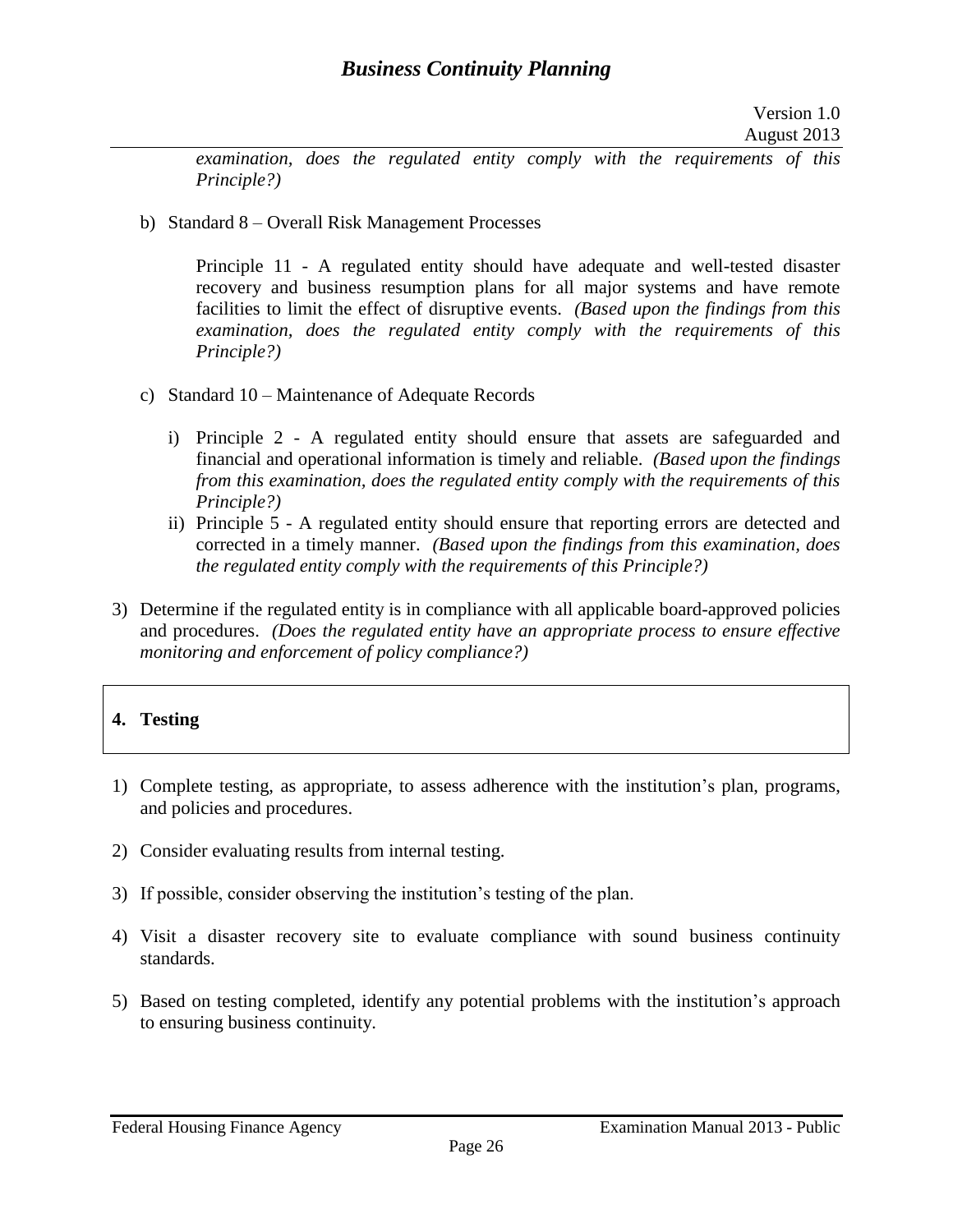# **5. Conclusions**

- 1) Summarize conclusions for all examination work performed, including work performed by other FHFA staff as it relates to the institution's business continuity planning function. Develop a memorandum articulating the risks to the institution resulting from its BCP practices and management of those risks. The memorandum should clearly and articulately describe the basis of conclusions reached and summarize the analysis completed. Within the memorandum, discuss the types of risk the institution is exposed to (e.g., market, credit, operational); the level of risk exposure; the direction of risk (stable, decreasing, increasing); and the quality of risk management practices (strong, adequate, weak). A memorandum must be prepared irrespective of whether the examiner's assessment is positive or negative.
- 2) Conclude on the responsiveness to previous examination findings. Evaluate the adequacy of the institution's response to previous examination findings and concerns.
- 3) Develop findings and prepare findings memoranda, as appropriate. Based on examination work performed, develop findings communicating concerns identified during the examination. Findings should identify the most significant risks to the institution and the potential effect to the institution resulting from the concerns identified. Such documents should describe a remediation plan specifying the appropriate corrective action to address examination concerns and establish a reasonable deadline for the institution to remediate the finding. Communicate preliminary findings to the EIC, other interested examiners, and senior FHFA staff, as appropriate. Discuss findings with institution personnel to ensure the findings and analysis are free of factual errors.
- 4) Develop a list of follow-up items to evaluate during the next annual examination. In addition to findings developed in the steps above, include concerns noted during the examination that do not rise to the level of a finding. Potential concerns include issues the institution is in the process of addressing, but require follow-up work to ensure actions are completed appropriately. In addition, potential concerns should include anticipated changes to the institution's practices or anticipated external changes that could affect the institution's business continuity practices.